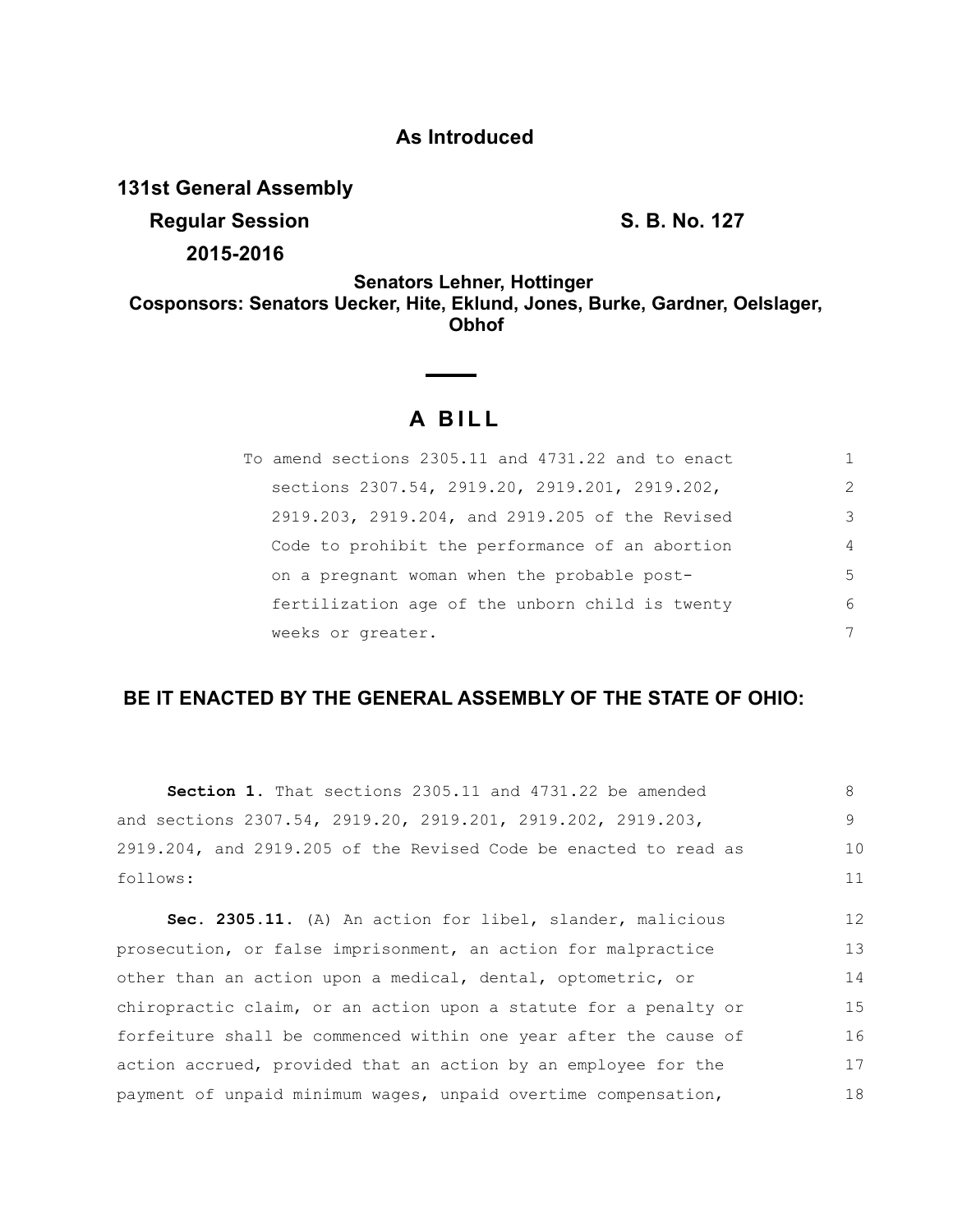or liquidated damages by reason of the nonpayment of minimum wages or overtime compensation shall be commenced within two years after the cause of action accrued.

(B) A civil action for unlawful abortion pursuant to section 2919.12 of the Revised Code, a civil action authorized by division (H) of section 2317.56 of the Revised Code,  $a$  civilaction pursuant to division  $(B)$   $(1)$  or  $(2)$  of section 2307.51 of the Revised Code for performing a dilation and extraction procedure or attempting to perform a dilation and extraction procedure in violation of section 2919.15 of the Revised Code, and a civil action pursuant to division (B) of section 2307.52 of the Revised Code for terminating or attempting to terminate a human pregnancy after viability in violation of division (A) of section 2919.17 of the Revised Code, and a civil action for terminating or attempting to terminate a human pregnancy of a pain-capable unborn child in violation of division (E) of section 2919.201 of the Revised Code shall be commenced within one year after the performance or inducement of the abortion $_7$  or within one year after the attempt to perform or induce the abortion in violation of division (A) of section 2919.17 of the Revised Code or division (E) of section 2919.201 of the Revised Code, within one year after the performance of the dilation and extraction procedure, or, in the case of a civil action pursuantto division (B)(2) of section 2307.51 of the Revised Code, within one year after the attempt to perform the dilation and extraction procedure. 22 23 24 25 26 27 28 29 30 31 32 33 34 35 36 37 38 39 40 41 42 43 44

(C) As used in this section, "medical claim," "dental claim," "optometric claim," and "chiropractic claim" have the same meanings as in section 2305.113 of the Revised Code. 45 46 47

**Sec. 2307.54.** (A) As used in this section, "frivolous

19 20 21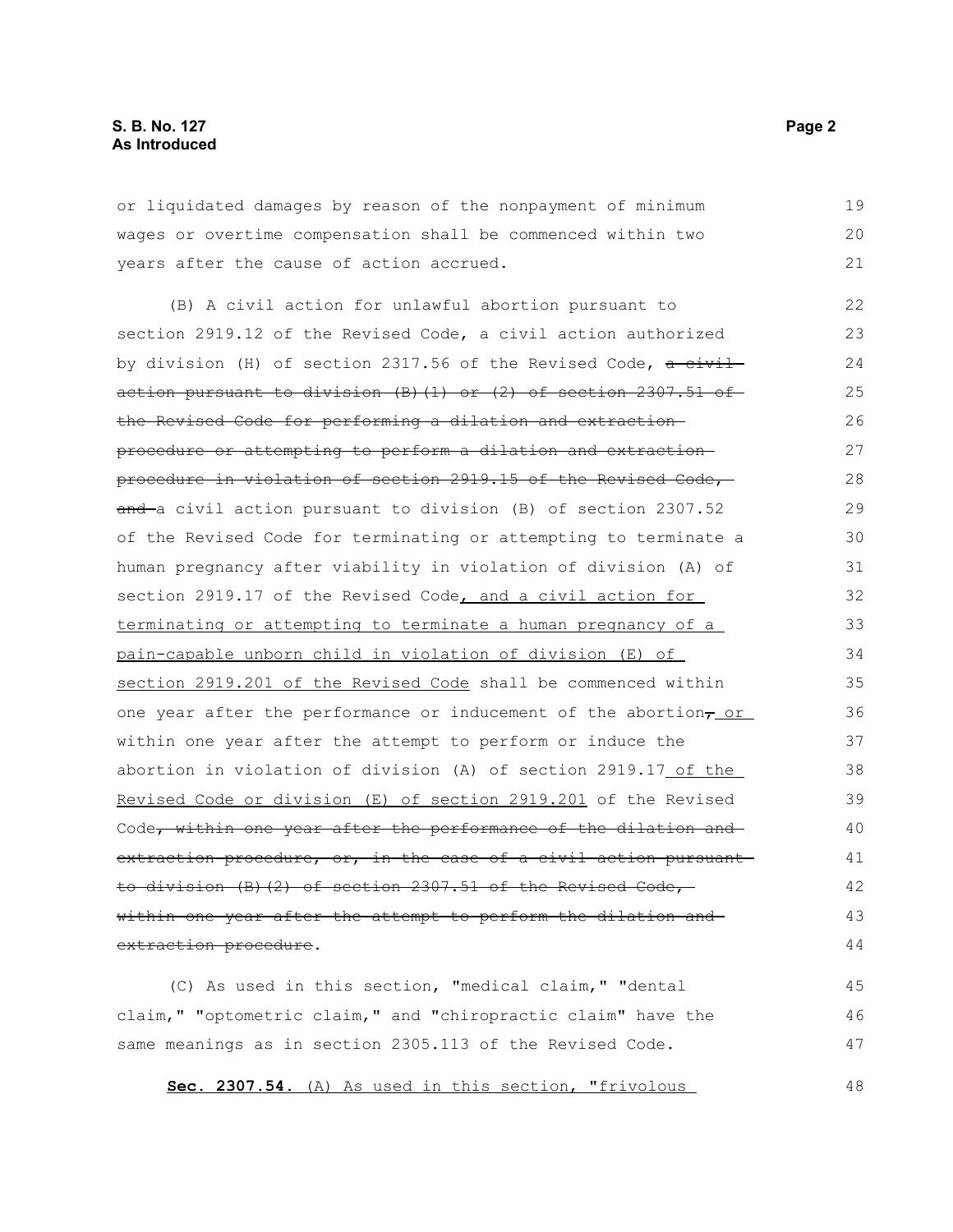conduct" has the same meaning as in section 2323.51 of the Revised Code. (B) A woman upon whom an abortion is purposely performed or induced or purposely attempted to be performed or induced, or the father of the unborn child who was the subject of such an abortion, in violation of division (E) of section 2919.201 of the Revised Code, has and may commence a civil action for compensatory damages, punitive or exemplary damages if authorized by section 2315.21 of the Revised Code, and court costs and reasonable attorney's fees against the person who purposely performed or induced or purposely attempted to perform or induce the abortion in violation of division (E) of section 2919.201 of the Revised Code. (C) If a judgment is rendered in favor of the defendant in a civil action commenced pursuant to division (B) of this section and the court finds, upon the filing of a motion under section 2323.51 of the Revised Code, that the commencement of the civil action constitutes frivolous conduct and that the defendant was adversely affected by the frivolous conduct, the court shall award in accordance with section 2323.51 of the Revised Code reasonable attorney's fees to the defendant. **Sec. 2919.20.** As used in sections 2919.20 to 2919.204 of the Revised Code: (A) "Fertilization" means the fusion of a human spermatozoon with a human ovum. (B) "Medical emergency" means a condition that in the physician's good faith medical judgment, based upon the facts known to the physician at that time, so complicates the woman's 49 50 51 52 53 54 55 56 57 58 59 60 61 62 63 64 65 66 67 68 69 70 71 72 73 74 75 76

pregnancy as to necessitate the immediate performance or 77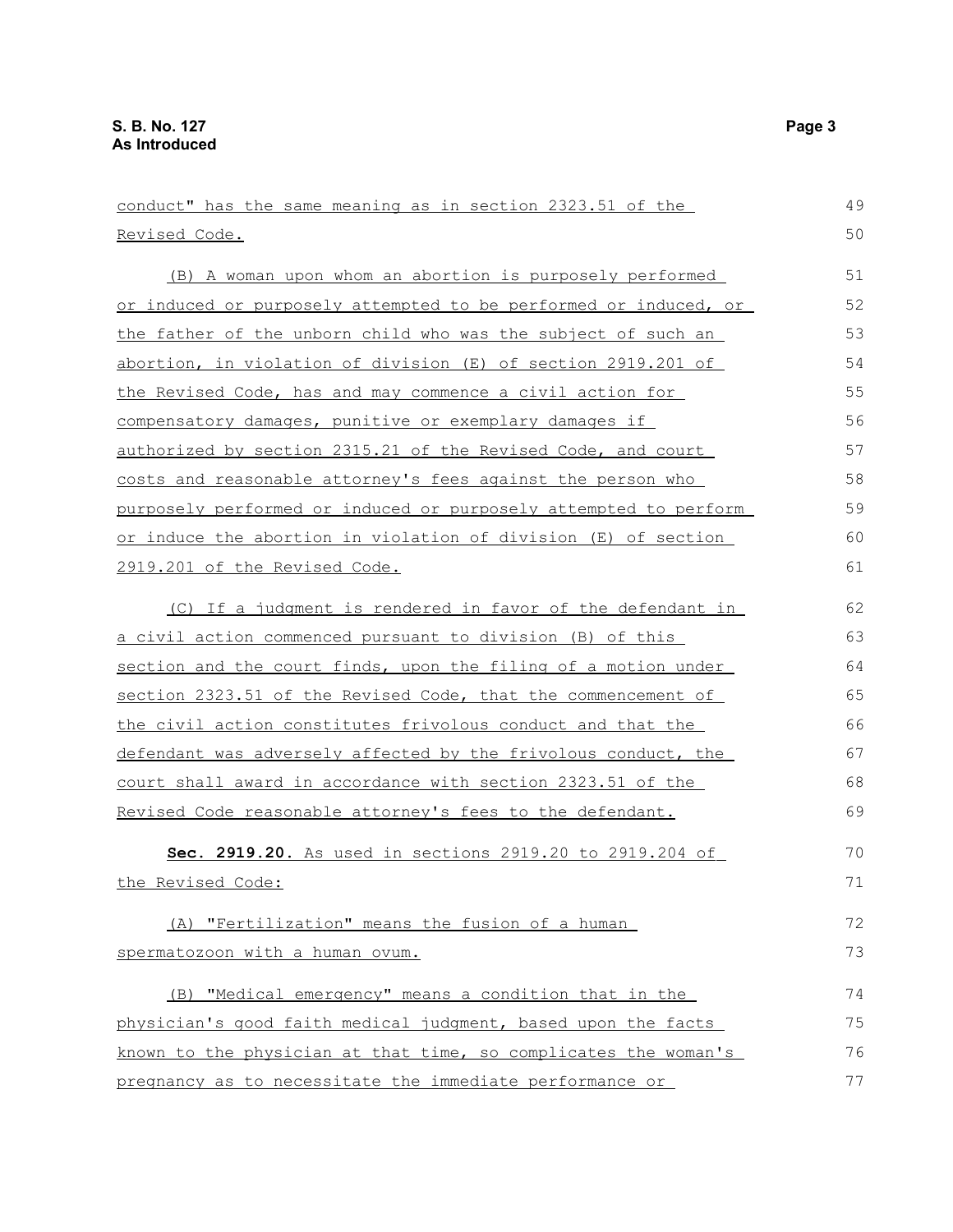| inducement of an abortion in order to prevent the death of the   | 78  |
|------------------------------------------------------------------|-----|
| pregnant woman or to avoid a serious risk of the substantial and | 79  |
| irreversible impairment of a major bodily function of the        | 80  |
| pregnant woman that delay in the performance or inducement of    | 81  |
| the abortion would create.                                       | 82  |
| (C) "Pain-capable unborn child" means an unborn child of a       | 83  |
| probable post-fertilization age of twenty weeks or more.         | 84  |
| (D) "Physician" has the same meaning as in section               | 85  |
| 2305.113 of the Revised Code.                                    | 86  |
| (E) "Post-fertilization age" means the age of the unborn         | 87  |
| child as calculated from the fusion of a human spermatozoon with | 88  |
| a human ovum.                                                    | 89  |
| (F) "Probable post-fertilization age" means, in reasonable       | 90  |
| medical judgment and with reasonable probability, the age of the | 91  |
| unborn child, as calculated from fertilization, at the time the  | 92  |
| abortion is performed or induced or attempted to be performed or | 93  |
| induced.                                                         | 94  |
| (G) "Serious risk of the substantial and irreversible            | 95  |
| impairment of a major bodily function" means any medically       | 96  |
| diagnosed condition that so complicates the pregnancy of the     | 97  |
| woman as to directly or indirectly cause the substantial and     | 98  |
| irreversible impairment of a major bodily function. A medically  | 99  |
| diagnosed condition that constitutes a "serious risk of the      | 100 |
| substantial and irreversible impairment of a major bodily        | 101 |
| function" includes pre-eclampsia, inevitable abortion, and       | 102 |
| premature rupture of the membranes, may include, but is not      | 103 |
| limited to, diabetes and multiple sclerosis, and does not        | 104 |
| include a condition related to the woman's mental health.        | 105 |
|                                                                  |     |

(H) "Unborn child" means an individual organism of the 106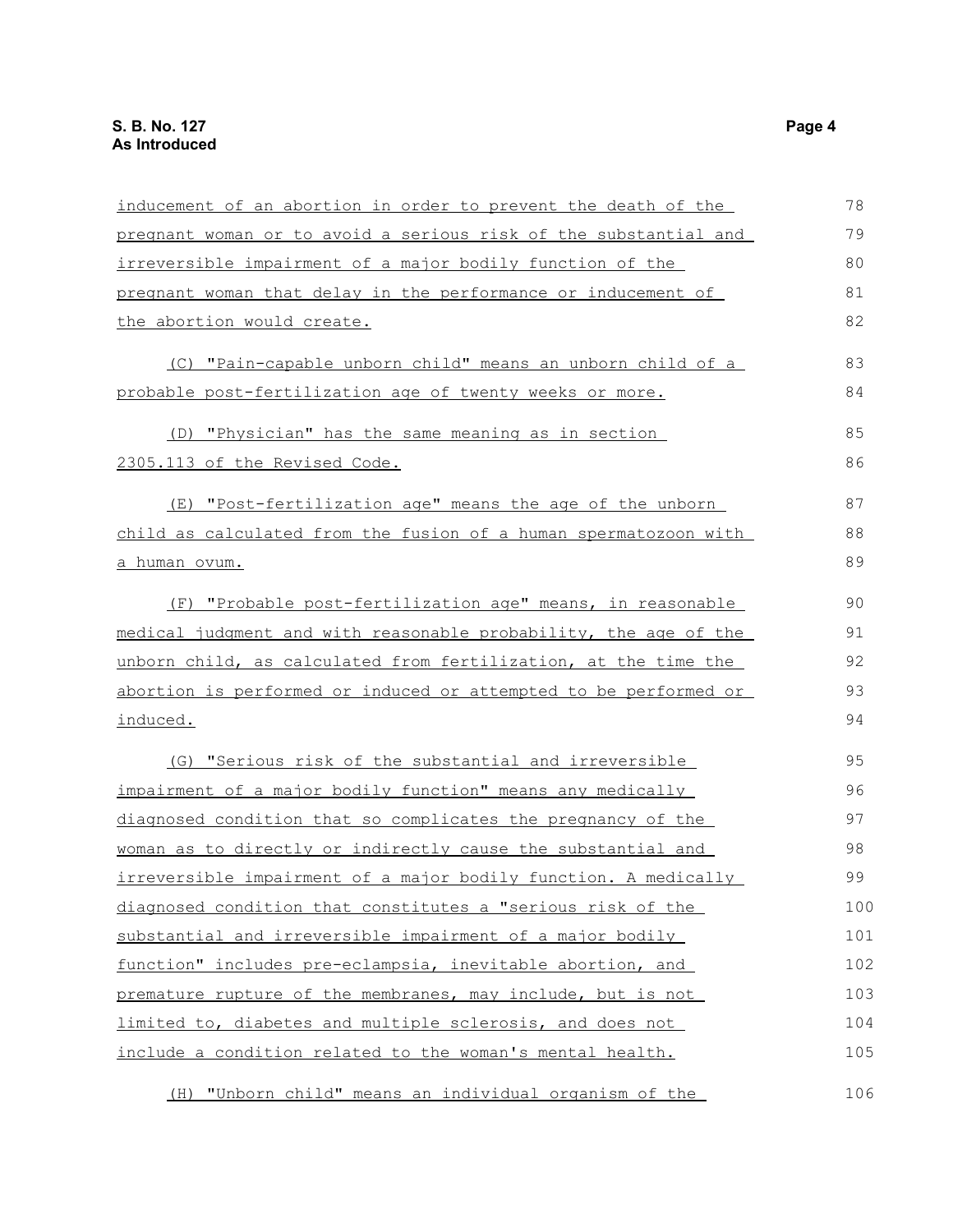| species homo sapiens from fertilization until live birth.        | 107 |
|------------------------------------------------------------------|-----|
| Sec. 2919.201. (A) No person shall purposely perform or          | 108 |
| induce or purposely attempt to perform or induce an abortion on  | 109 |
| a pregnant woman when the probable post-fertilization age of the | 110 |
| unborn child is twenty weeks or greater.                         | 111 |
| (B) (1) It is an affirmative defense to a charge under           | 112 |
| division (A) of this section that the abortion was purposely     | 113 |
| performed or induced or purposely attempted to be performed or   | 114 |
| induced by a physician and that the physician determined, in the | 115 |
| physician's good faith medical judgment, based on the facts      | 116 |
| known to the physician at that time, that either of the          | 117 |
| following applied:                                               | 118 |
| (a) The probable post-fertilization age of the unborn            | 119 |
| child was less than twenty weeks.                                | 120 |
| (b) The abortion was necessary to prevent the death of the       | 121 |
| pregnant woman or a serious risk of the substantial and          | 122 |
| irreversible impairment of a major bodily function of the        | 123 |
| pregnant woman.                                                  | 124 |
| (2) No abortion shall be considered necessary under              | 125 |
| division (B)(1)(b) of this section on the basis of a claim or    | 126 |
| diagnosis that the pregnant woman will engage in conduct that    | 127 |
| would result in the pregnant woman's death or a substantial and  | 128 |
| irreversible impairment of a major bodily function of the        | 129 |
| pregnant woman or based on any reason related to the woman's     | 130 |
| mental health.                                                   | 131 |
| (C) Except when a medical emergency exists that prevents         | 132 |
| compliance with section 2919.203 of the Revised Code, the        | 133 |
| affirmative defense set forth in division (B) (1) (a) of this    | 134 |
| section does not apply unless the physician who purposely        | 135 |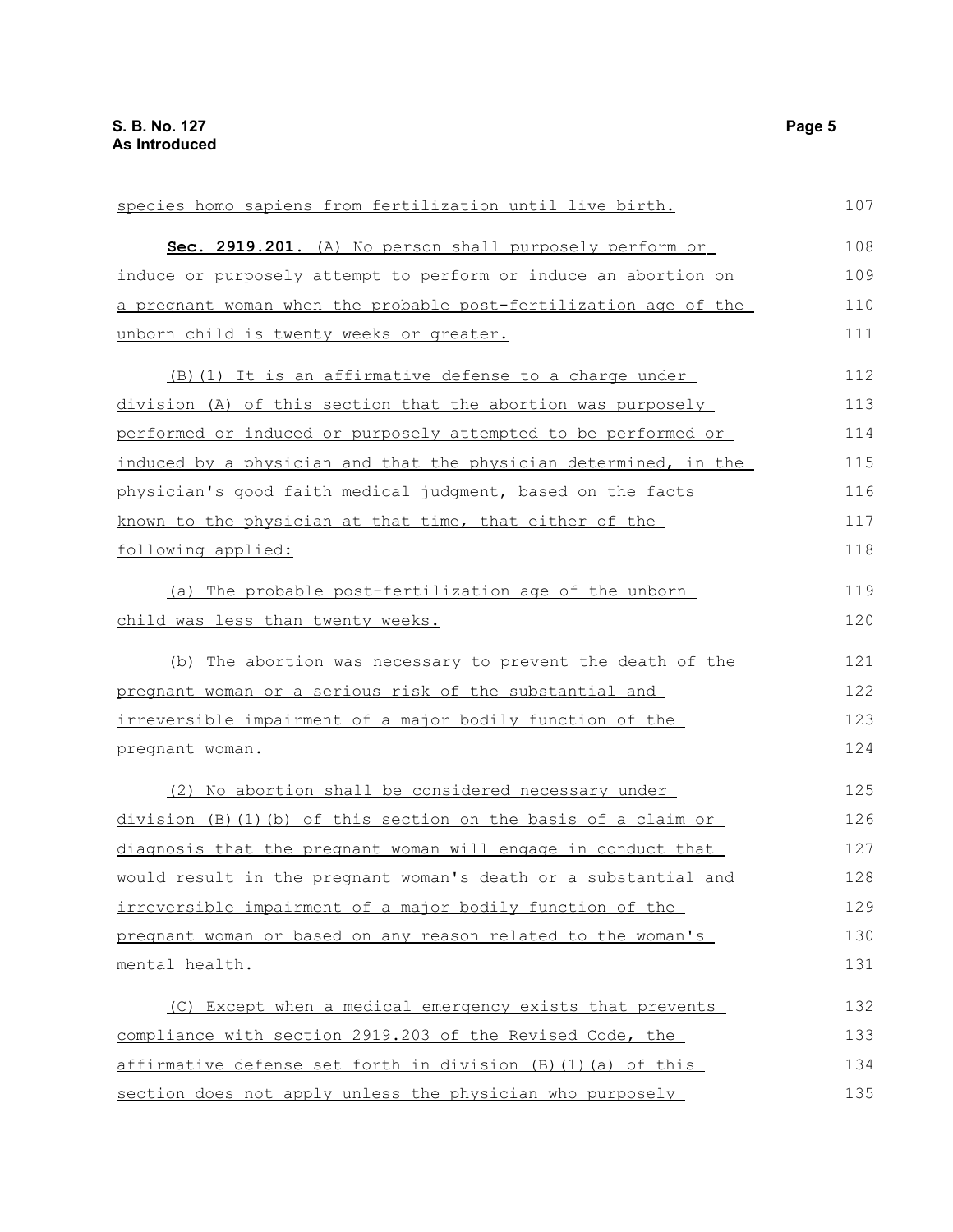| performs or induces or purposely attempts to perform or induce   | 136 |
|------------------------------------------------------------------|-----|
| the abortion makes a determination of the probable post-         | 137 |
| fertilization age of the unborn child as required by division    | 138 |
| (A) of section 2919.203 of the Revised Code or relied upon such  | 139 |
| a determination made by another physician and certifies in       | 140 |
| writing, based on the results of the tests performed, that in    | 141 |
| the physician's good faith medical judgment the unborn child's   | 142 |
| probable post-fertilization age is less than twenty weeks.       | 143 |
| (D) Except when a medical emergency exists that prevents         | 144 |
| compliance with one or more of the following conditions, the     | 145 |
| affirmative defense set forth in division (B)(1)(b) of this      | 146 |
| section does not apply unless the physician who purposely        | 147 |
| performs or induces or purposely attempts to perform or induce   | 148 |
| the abortion complies with all of the following conditions:      | 149 |
| (1) The physician who purposely performs or induces or           | 150 |
| purposely attempts to perform or induce the abortion certifies   | 151 |
| in writing that, in the physician's good faith medical judgment, | 152 |
| based on the facts known to the physician at that time, the      | 153 |
| abortion is necessary to prevent the death of the pregnant woman | 154 |
| or a serious risk of the substantial and irreversible impairment | 155 |
| of a major bodily function of the pregnant woman.                | 156 |
| (2) A different physician not professionally related to          | 157 |
| the physician described in division (D) (1) of this section      | 158 |
| certifies in writing that, in that different physician's good    | 159 |
| faith medical judgment, based on the facts known to that         | 160 |
| different physician at that time, the abortion is necessary to   | 161 |
| prevent the death of the pregnant woman or a serious risk of the | 162 |
| substantial and irreversible impairment of a major bodily        | 163 |
| function of the pregnant woman.                                  | 164 |
| (3) The physician purposely performs or induces or               | 165 |

(3) The physician purposely performs or induces or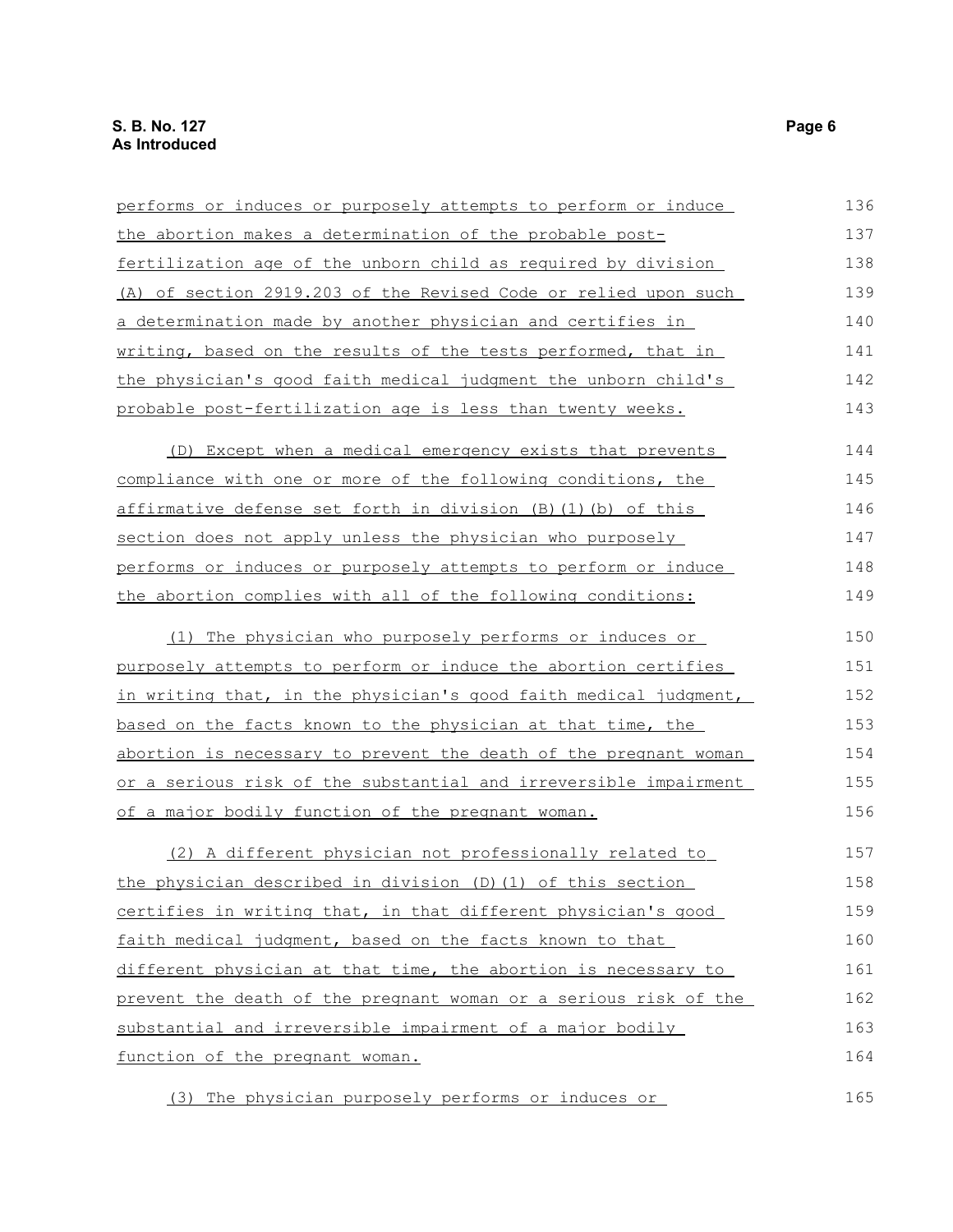| purposely attempts to perform or induce the abortion in a        | 166 |
|------------------------------------------------------------------|-----|
| hospital or other health care facility that has appropriate      | 167 |
| neonatal services for premature infants.                         | 168 |
| (4) The physician who purposely performs or induces or           | 169 |
| purposely attempts to perform or induce the abortion terminates  | 170 |
| or attempts to terminate the pregnancy in the manner that        | 171 |
| provides the best opportunity for the unborn child to survive,   | 172 |
| unless that physician determines, in the physician's good faith  | 173 |
| medical judgment, based on the facts known to the physician at   | 174 |
| that time, that the termination of the pregnancy in that manner  | 175 |
| poses a greater risk of the death of the pregnant woman or a     | 176 |
| greater risk of the substantial and irreversible impairment of a | 177 |
| major bodily function of the pregnant woman than would other     | 178 |
| available methods of abortion.                                   | 179 |
| (5) The physician certifies in writing the available             | 180 |
| method or techniques considered and the reasons for choosing the | 181 |
| method or technique employed.                                    | 182 |
| The physician who purposely performs or induces or<br>(6)        | 183 |
| purposely attempts to perform or induce the abortion has         | 184 |
| arranged for the attendance in the same room in which the        | 185 |
| abortion is to be performed or induced or attempted to be        | 186 |
| performed or induced at least one other physician who is to take | 187 |
| control of, provide immediate medical care for, and take all     | 188 |
| reasonable steps necessary to preserve the life and health of    | 189 |
| the unborn child immediately upon the child's complete expulsion | 190 |
| or extraction from the pregnant woman.                           | 191 |
| (E) Whoever purposely performs or induces or purposely           | 192 |
| attempts to perform or induce an abortion in violation of, or    | 193 |
| without complying with, the requirements of this section is      | 194 |
| guilty of terminating or attempting to terminate a human         | 195 |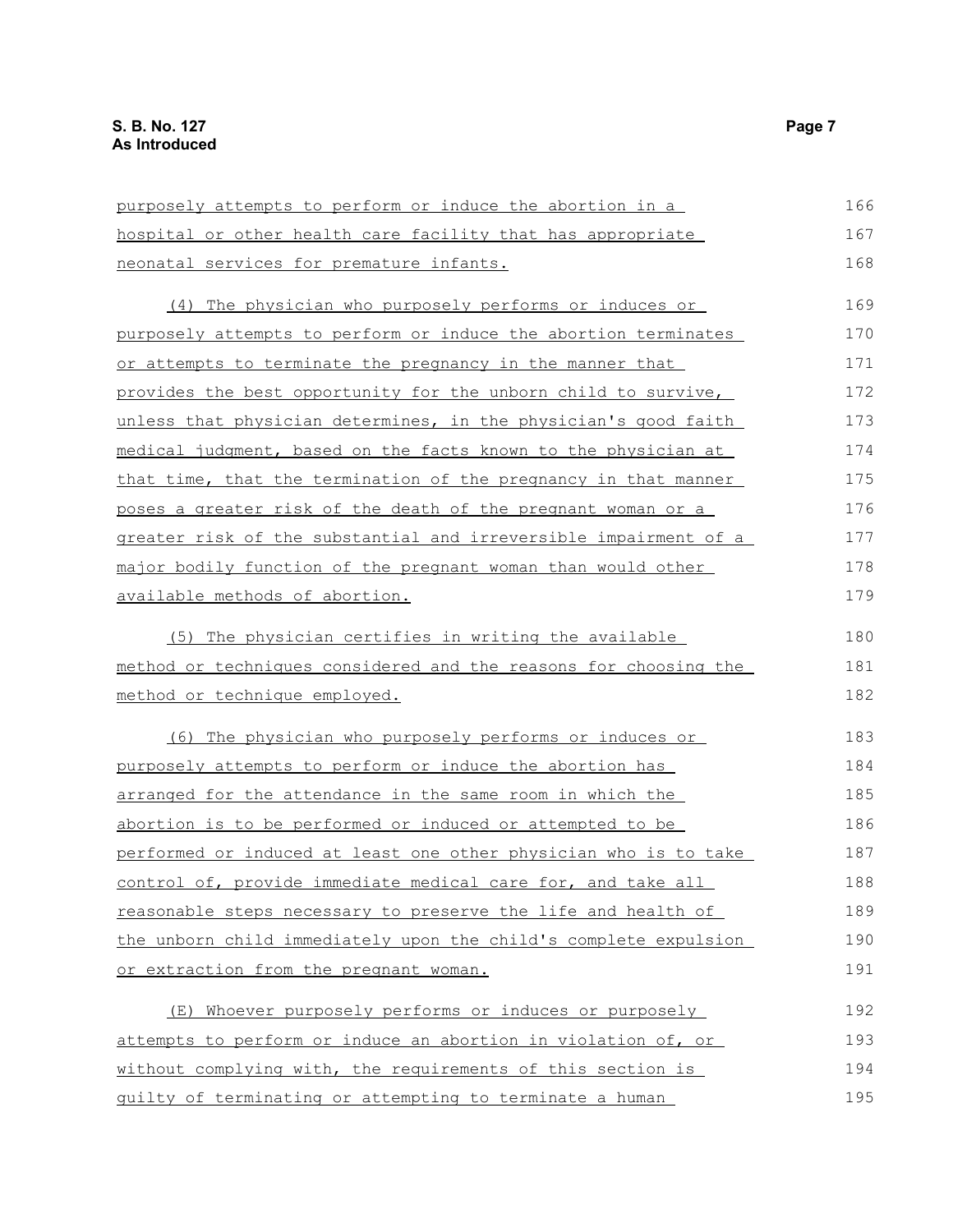pregnancy of a pain-capable unborn child, a felony of the fourth degree. (F) The state medical board shall revoke a physician's license to practice medicine in this state if the physician violates or fails to comply with this section. (G) Any physician who purposely performs or induces an abortion or purposely attempts to perform or induce an abortion with actual knowledge that neither of the affirmative defenses set forth in division (B)(1) of this section applies, or with a heedless indifference as to whether either an affirmative defense applies, is liable in a civil action for compensatory and exemplary damages and reasonable attorney's fees to any person, or the representative of the estate of any person, who sustains injury, death, or loss to person or property as the result of the performance or inducement or the attempted performance or inducement of the abortion. In any action under this division, the court also may award any injunctive or other equitable relief that the court considers appropriate. (H) A pregnant woman on whom an abortion is purposely performed or induced or purposely attempted to be performed or induced in violation of division (A) of this section is not guilty of violating division (A) of this section or of attempting to commit, conspiring to commit, or complicity in committing a violation of division (A) of this section. **Sec. 2919.202.** (A) A physician who performs or induces or attempts to perform or induce an abortion on a pregnant woman shall submit a report to the department of health in accordance with the forms, rules, and regulations adopted by the department that includes all of the information the physician is required 196 197 198 199 200 201 202 203 204 205 206 207 208 209 210 211 212 213 214 215 216 217 218 219 220 221 222 223 224

to certify in writing or determine under sections 2919.201 and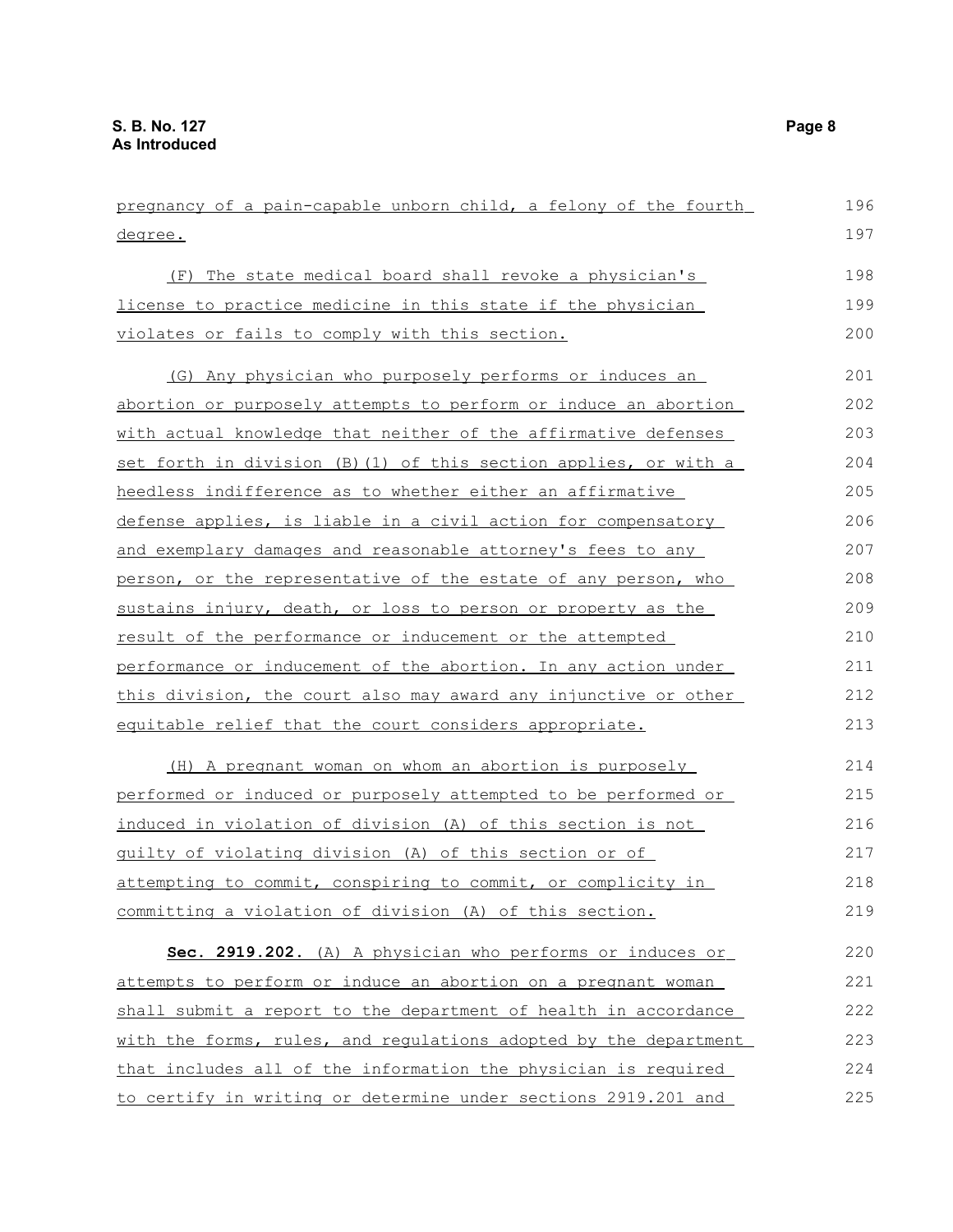#### 2919.203 of the Revised Code.

 (B) By the thirtieth day of September of each year, the department of health shall issue a public report that provides statistics for the previous calendar year compiled from all of the reports covering that calendar year submitted to the department in accordance with this section for each of the items listed in division (A) of this section. The report shall also provide the statistics for each previous calendar year in which a report was filed with the department pursuant to this section, adjusted to reflect any additional information that a physician provides to the department in a late or corrected report. The department shall ensure that none of the information included in the report could reasonably lead to the identification of any pregnant woman upon whom an abortion is performed. 227 228 229 230 231 232 233 234 235 236 237 238 239

(C)(1) The physician shall submit the report described in division (A) of this section to the department of health within fifteen days after the woman is discharged. If the physician fails to submit the report more than thirty days after that fifteen-day deadline, the physician shall be subject to a late fee of five hundred dollars for each additional thirty-day period or portion of a thirty-day period the report is overdue. A physician who is required to submit to the department of health a report under division (A) of this section and who has not submitted a report or has submitted an incomplete report more than one year following the last day of the fifteen-day deadline may, in an action brought by the department of health, be directed by a court of competent jurisdiction to submit a complete report to the department of health within a period of time stated in a court order or be subject to contempt of court. 240 241 242 243 244 245 246 247 248 249 250 251 252 253 254

(2) If a physician fails to comply with the requirements

226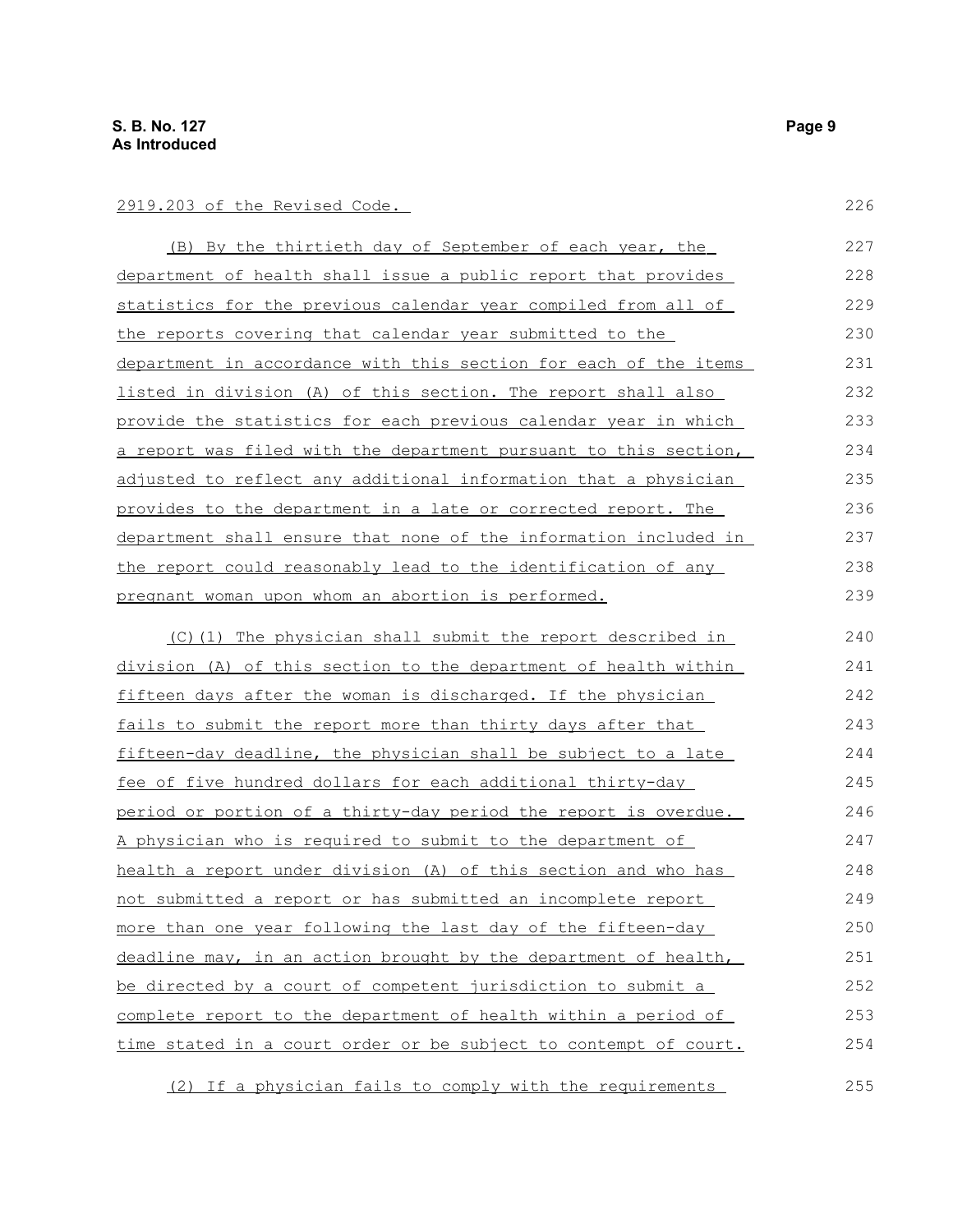| of this section, other than filing a late report with the       | 256 |
|-----------------------------------------------------------------|-----|
| department of health, or fails to submit a complete report to   | 257 |
| the department of health in accordance with a court order, the  | 258 |
| physician is subject to division (B) (44) of section 4731.22 of | 259 |
| the Revised Code.                                               | 260 |
| (3) No person shall purposely falsify any report required       | 261 |
| under this section. Whoever purposely violates this division is | 262 |
| quilty of pain-capable unborn child abortion report             | 263 |
| falsification, a misdemeanor of the first degree.               | 264 |
| (D) Within ninety days of the effective date of this            | 265 |
| section, the department of health shall adopt rules pursuant to | 266 |
| section 111.15 of the Revised Code to assist in compliance with | 267 |
| this section.                                                   | 268 |
| Sec. 2919.203. (A) Except in a medical emergency that           | 269 |
| prevents compliance with this division, no physician shall      | 270 |
| purposely perform or induce or purposely attempt to perform or  | 271 |
| induce an abortion on a pregnant woman after the unborn child   | 272 |
| reaches the probable post-fertilization age of twenty weeks     | 273 |
| unless, prior to the performance or inducement of the abortion  | 274 |
| or the attempt to perform or induce the abortion, the physician | 275 |
| determines, in the physician's good faith medical judgment, the | 276 |
| unborn child's probable post-fertilization age. The physician   | 277 |
| shall make that determination after making inquiries of the     | 278 |
| pregnant woman and performing any medical examinations or tests | 279 |
| of the pregnant woman the physician considers necessary as a    | 280 |
| reasonably prudent physician, knowledgeable about the case and  | 281 |
| medical conditions involved, would consider necessary to        | 282 |
| determine the unborn child's probable post-fertilization age.   | 283 |
| (B) Except in a medical emergency that prevents compliance      | 284 |
| with this division, no physician shall purposely perform or     | 285 |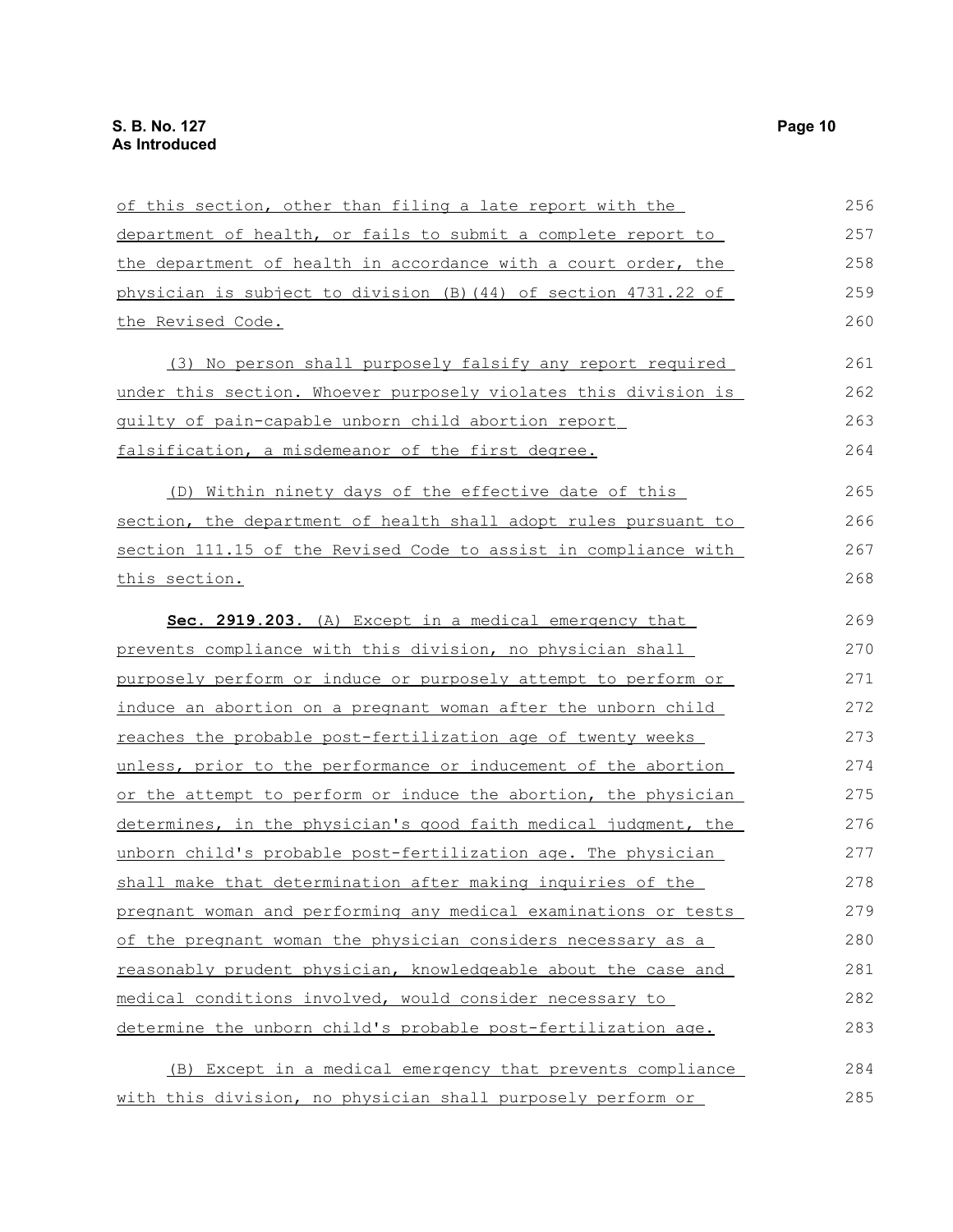| induce or purposely attempt to perform or induce an abortion on     | 286 |
|---------------------------------------------------------------------|-----|
| a pregnant woman after the unborn child reaches the probable        | 287 |
| post-fertilization age of twenty weeks without first entering       | 288 |
| the determination made in division (A) of this section and the      | 289 |
| associated findings of the medical examination and tests in the     | 290 |
| medical record of the pregnant woman.                               | 291 |
| (C) Whoever violates division (A) of this section is                | 292 |
| guilty of failure to perform probable post-fertilization age        | 293 |
| testing, a misdemeanor of the fourth degree.                        | 294 |
| (D) The state medical board shall suspend a physician's             | 295 |
| license to practice medicine in this state for a period of not      | 296 |
| <u>less than six months if the physician violates this section.</u> | 297 |
| Sec. 2919.204. There is hereby created in the state                 | 298 |
| treasury the Ohio pain-capable unborn child protection act          | 299 |
| litigation fund to be used by the attorney general to pay for       | 300 |
| <u>any costs and expenses incurred by the attorney general in</u>   | 301 |
| relation to actions surrounding defense of the provisions           | 302 |
| of B. of the 131st general assembly. The fund shall consist         | 303 |
| of appropriations made to it and any donations, gifts, or grants    | 304 |
| made to the fund. Any interest earned on the fund shall be          | 305 |
| credited to the fund.                                               | 306 |
| Sec. 2919.205. Sections 2307.54 and 2919.20 to 2919.205             | 307 |
| and the provisions of section 2305.11 of the Revised Code as        | 308 |
| amended or enacted by this bill shall not be construed to           | 309 |
| repeal, by implication or otherwise, any law requlating or          | 310 |
| restricting abortion. An abortion that complies with the            | 311 |
| provisions of those sections as amended or enacted by this bill     | 312 |
| but violates the provisions of any otherwise applicable             | 313 |
| provision of state law shall be deemed unlawful as provided in      | 314 |
| such provision. An abortion that complies with the provisions of    | 315 |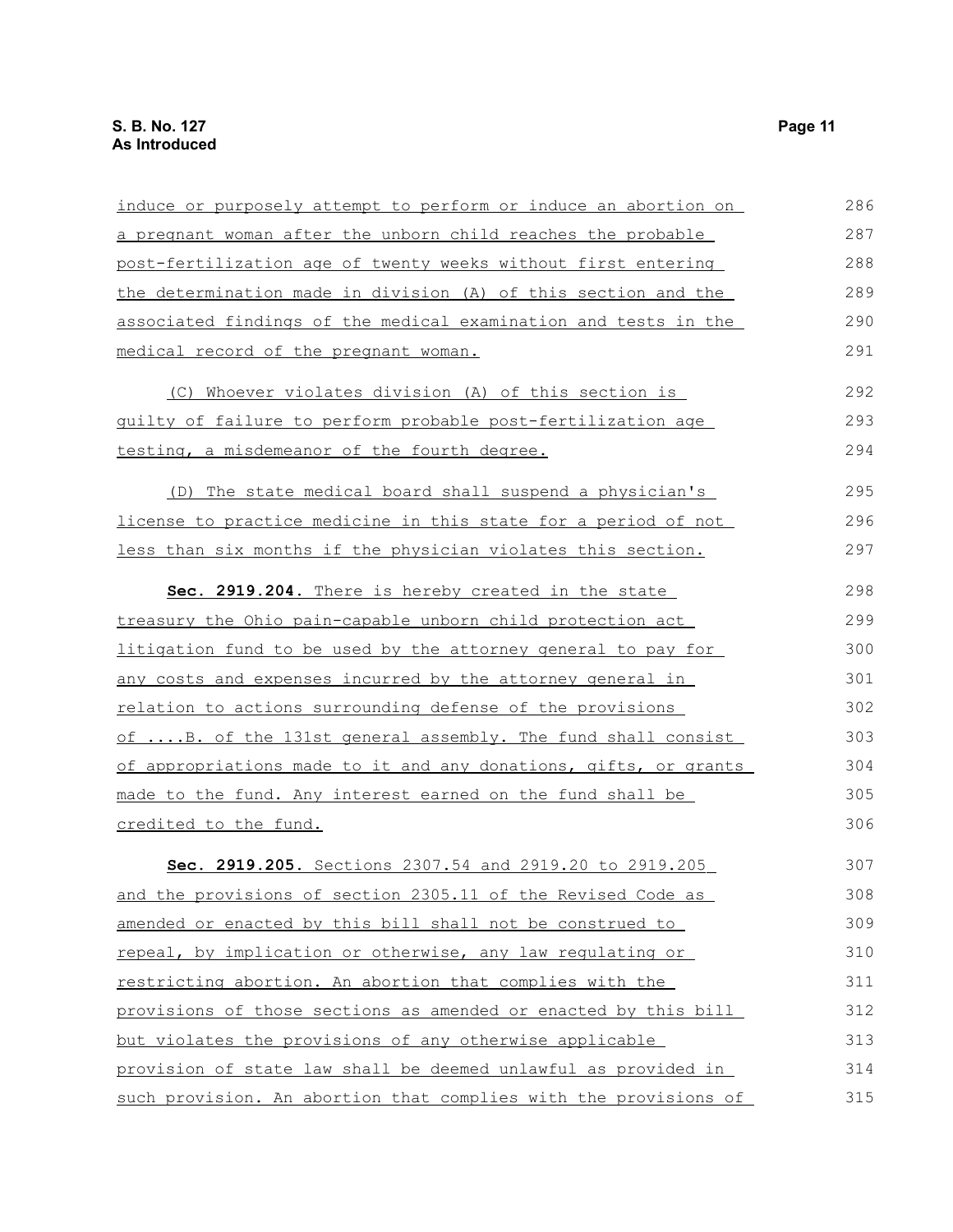| state law regulating or restricting abortion but violates the    | 316 |
|------------------------------------------------------------------|-----|
| provisions of those sections as amended or enacted by this bill  | 317 |
| shall be deemed unlawful as provided in those sections. If some  | 318 |
| or all of the provisions of sections 2307.54 and 2919.20 to      | 319 |
| 2919.205 and the provisions of section 2305.11 of the Revised    | 320 |
| Code as amended or enacted by this bill are ever temporarily or  | 321 |
| permanently restrained or enjoined by judicial order, all other  | 322 |
| provisions of state law regulating or restricting abortion shall | 323 |
| be enforced as though such restrained or enjoined provisions had | 324 |
| not been adopted; provided, however, that whenever such          | 325 |
| temporary or permanent restraining order of injunction is stayed | 326 |
| or dissolved, or otherwise ceases to have effect, such           | 327 |
| provisions shall have full force and effect.                     | 328 |
| Sec. 4731.22. (A) The state medical board, by an                 | 329 |

affirmative vote of not fewer than six of its members, may limit, revoke, or suspend an individual's certificate to practice, refuse to grant a certificate to an individual, refuse to register an individual, refuse to reinstate a certificate, or reprimand or place on probation the holder of a certificate if the individual or certificate holder is found by the board to have committed fraud during the administration of the examination for a certificate to practice or to have committed fraud, misrepresentation, or deception in applying for or securing any certificate to practice or certificate of registration issued by the board. 330 331 332 333 334 335 336 337 338 339 340

(B) The board, by an affirmative vote of not fewer than six members, shall, to the extent permitted by law, limit, revoke, or suspend an individual's certificate to practice, refuse to register an individual, refuse to reinstate a certificate, or reprimand or place on probation the holder of a certificate for one or more of the following reasons: 341 342 343 344 345 346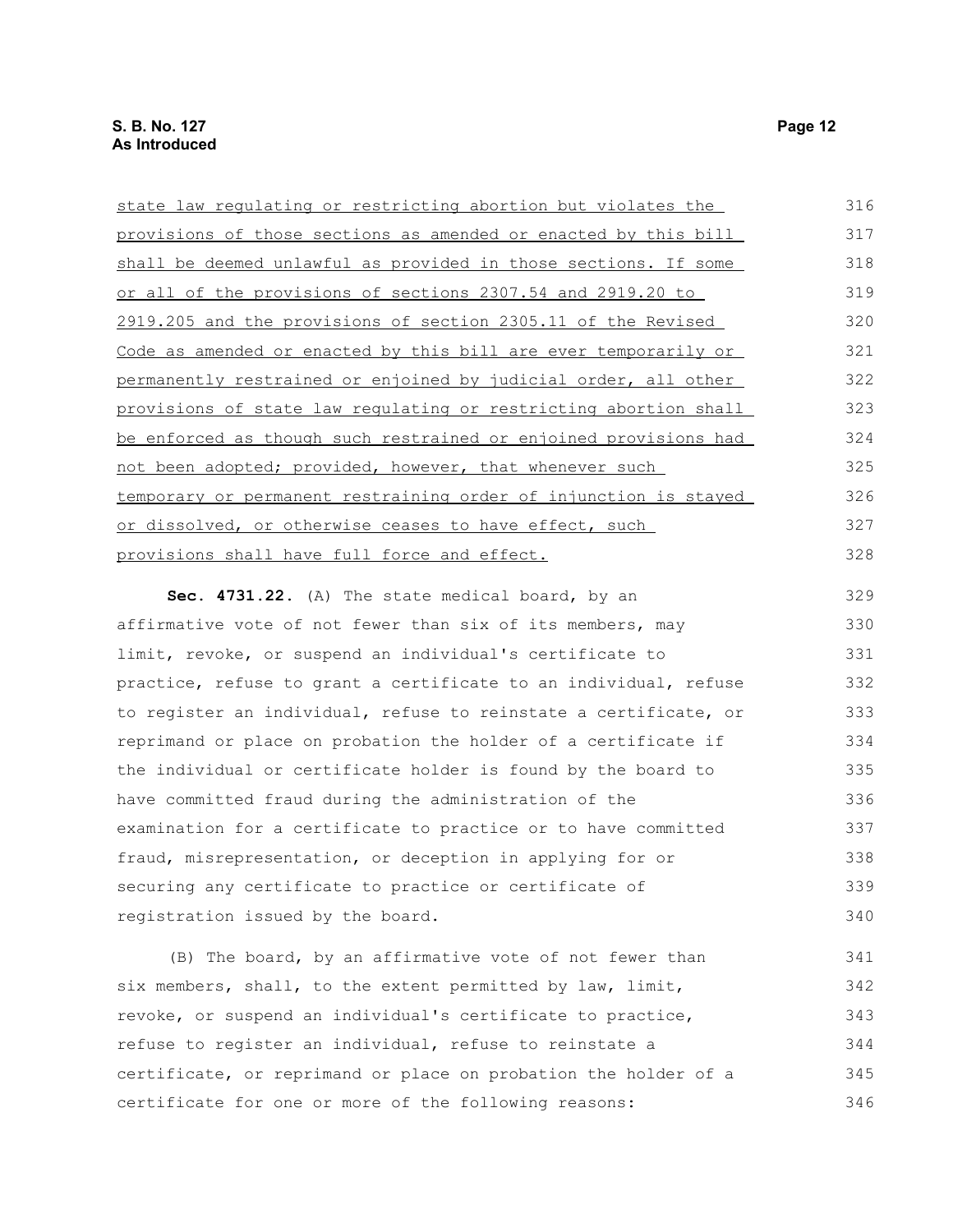### **S. B. No. 127 Page 13 As Introduced**

(1) Permitting one's name or one's certificate to practice or certificate of registration to be used by a person, group, or corporation when the individual concerned is not actually directing the treatment given; (2) Failure to maintain minimal standards applicable to the selection or administration of drugs, or failure to employ acceptable scientific methods in the selection of drugs or other modalities for treatment of disease; (3) Selling, giving away, personally furnishing, prescribing, or administering drugs for other than legal and legitimate therapeutic purposes or a plea of guilty to, a judicial finding of guilt of, or a judicial finding of eligibility for intervention in lieu of conviction of, a violation of any federal or state law regulating the possession, distribution, or use of any drug; (4) Willfully betraying a professional confidence. For purposes of this division, "willfully betraying a professional confidence" does not include providing any information, documents, or reports to a child fatality review board under sections 307.621 to 307.629 of the Revised Code and does not include the making of a report of an employee's use of a drug of abuse, or a report of a condition of an employee other than one involving the use of a drug of abuse, to the employer 347 348 349 350 351 352 353 354 355 356 357 358 359 360 361 362 363 364 365 366 367 368 369 370

of the employee as described in division (B) of section 2305.33 of the Revised Code. Nothing in this division affects the immunity from civil liability conferred by that section upon a physician who makes either type of report in accordance with division (B) of that section. As used in this division, "employee," "employer," and "physician" have the same meanings as in section 2305.33 of the Revised Code. 371 372 373 374 375 376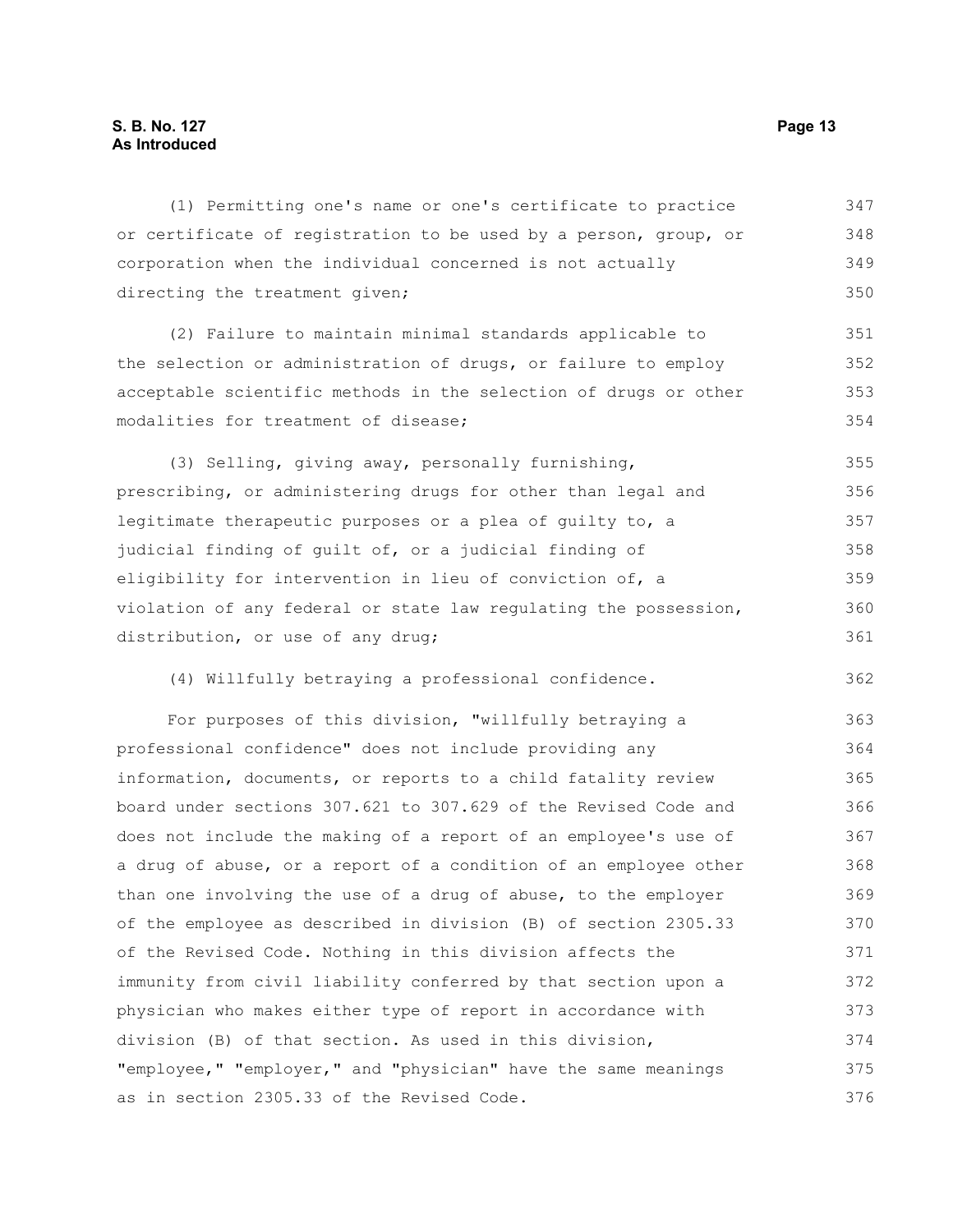### **S. B. No. 127 Page 14 As Introduced**

(5) Making a false, fraudulent, deceptive, or misleading statement in the solicitation of or advertising for patients; in relation to the practice of medicine and surgery, osteopathic medicine and surgery, podiatric medicine and surgery, or a limited branch of medicine; or in securing or attempting to secure any certificate to practice or certificate of registration issued by the board. 377 378 379 380 381 382 383

As used in this division, "false, fraudulent, deceptive, or misleading statement" means a statement that includes a misrepresentation of fact, is likely to mislead or deceive because of a failure to disclose material facts, is intended or is likely to create false or unjustified expectations of favorable results, or includes representations or implications that in reasonable probability will cause an ordinarily prudent person to misunderstand or be deceived. 384 385 386 387 388 389 390 391

(6) A departure from, or the failure to conform to, minimal standards of care of similar practitioners under the same or similar circumstances, whether or not actual injury to a patient is established; 392 393 394 395

(7) Representing, with the purpose of obtaining compensation or other advantage as personal gain or for any other person, that an incurable disease or injury, or other incurable condition, can be permanently cured; 396 397 398 399

(8) The obtaining of, or attempting to obtain, money or anything of value by fraudulent misrepresentations in the course of practice; 400 401 402

(9) A plea of guilty to, a judicial finding of guilt of, or a judicial finding of eligibility for intervention in lieu of conviction for, a felony; 403 404 405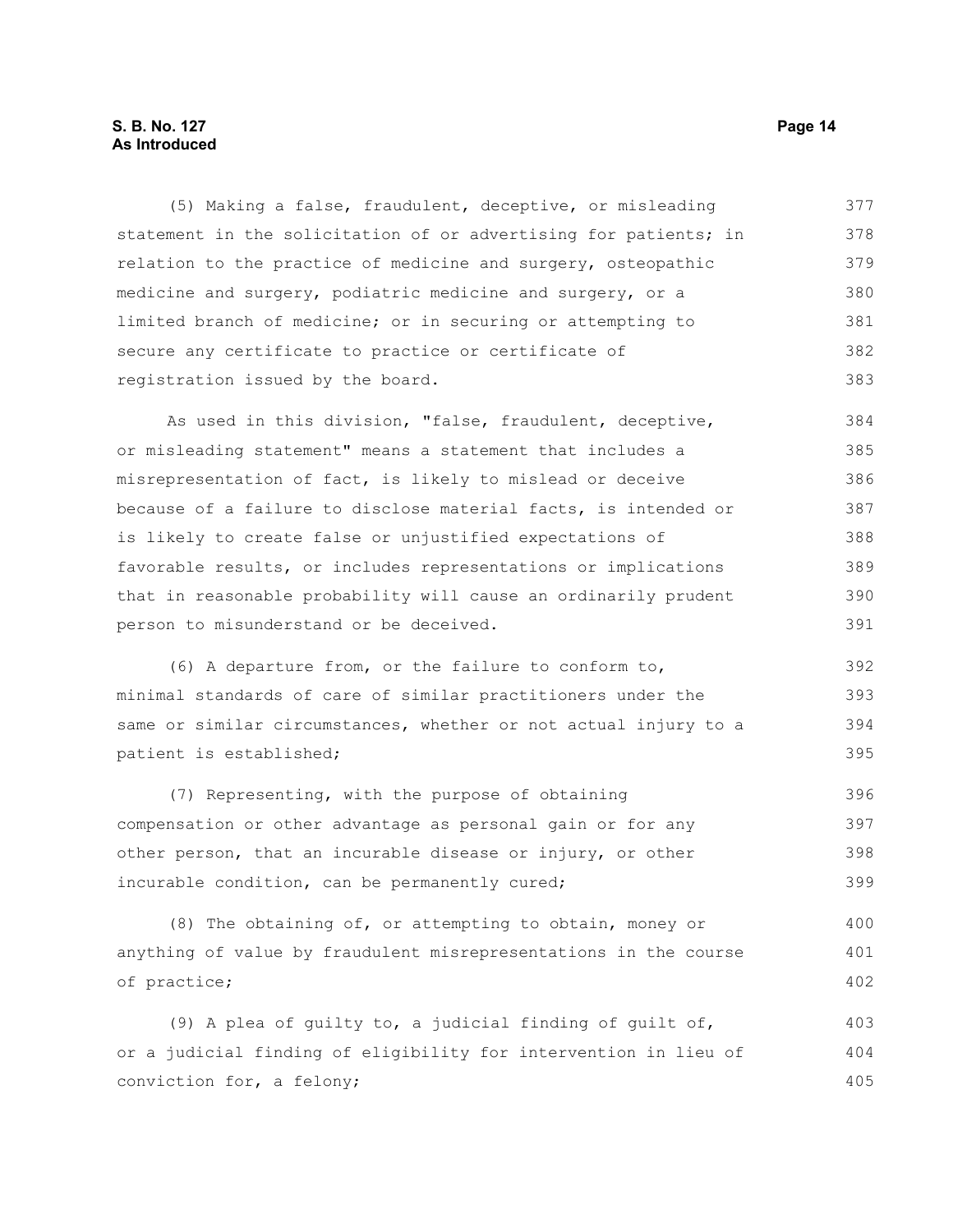(10) Commission of an act that constitutes a felony in this state, regardless of the jurisdiction in which the act was committed; (11) A plea of guilty to, a judicial finding of guilt of, or a judicial finding of eligibility for intervention in lieu of conviction for, a misdemeanor committed in the course of practice; (12) Commission of an act in the course of practice that constitutes a misdemeanor in this state, regardless of the jurisdiction in which the act was committed; (13) A plea of guilty to, a judicial finding of guilt of, or a judicial finding of eligibility for intervention in lieu of conviction for, a misdemeanor involving moral turpitude; (14) Commission of an act involving moral turpitude that constitutes a misdemeanor in this state, regardless of the jurisdiction in which the act was committed; (15) Violation of the conditions of limitation placed by the board upon a certificate to practice; (16) Failure to pay license renewal fees specified in this chapter; (17) Except as authorized in section 4731.31 of the Revised Code, engaging in the division of fees for referral of patients, or the receiving of a thing of value in return for a specific referral of a patient to utilize a particular service or business; (18) Subject to section 4731.226 of the Revised Code, violation of any provision of a code of ethics of the American 406 407 408 409 410 411 412 413 414 415 416 417 418 419 420 421 422 423 424 425 426 427 428 429 430 431 432

medical association, the American osteopathic association, the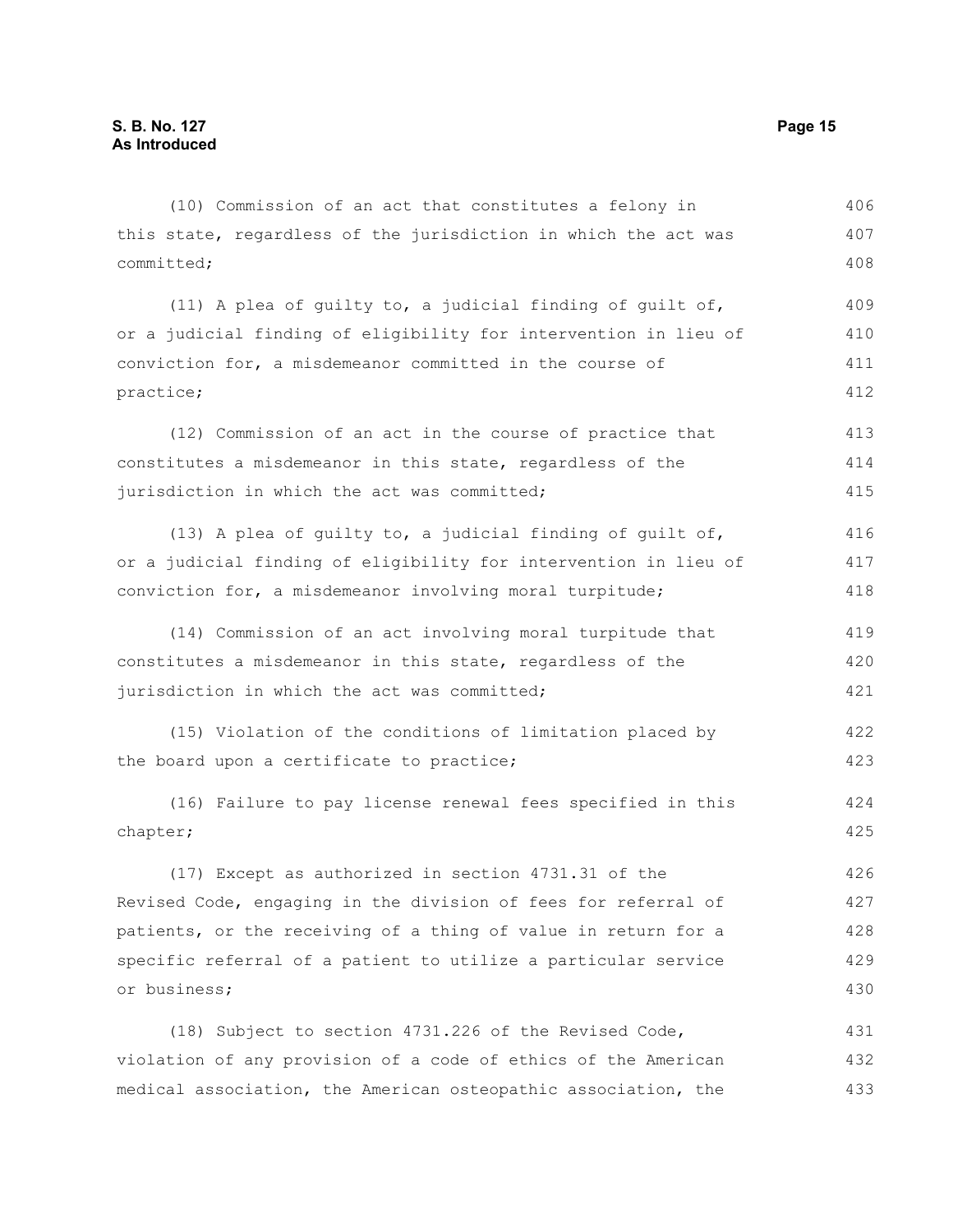#### **S. B. No. 127 Page 16 As Introduced**

American podiatric medical association, or any other national professional organizations that the board specifies by rule. The state medical board shall obtain and keep on file current copies of the codes of ethics of the various national professional organizations. The individual whose certificate is being suspended or revoked shall not be found to have violated any provision of a code of ethics of an organization not appropriate to the individual's profession. 434 435 436 437 438 439 440 441

For purposes of this division, a "provision of a code of ethics of a national professional organization" does not include any provision that would preclude the making of a report by a physician of an employee's use of a drug of abuse, or of a condition of an employee other than one involving the use of a drug of abuse, to the employer of the employee as described in division (B) of section 2305.33 of the Revised Code. Nothing in this division affects the immunity from civil liability conferred by that section upon a physician who makes either type of report in accordance with division (B) of that section. As used in this division, "employee," "employer," and "physician" have the same meanings as in section 2305.33 of the Revised Code. 442 443 444 445 446 447 448 449 450 451 452 453 454

(19) Inability to practice according to acceptable and prevailing standards of care by reason of mental illness or physical illness, including, but not limited to, physical deterioration that adversely affects cognitive, motor, or perceptive skills. 455 456 457 458 459

In enforcing this division, the board, upon a showing of a possible violation, may compel any individual authorized to practice by this chapter or who has submitted an application pursuant to this chapter to submit to a mental examination, 460 461 462 463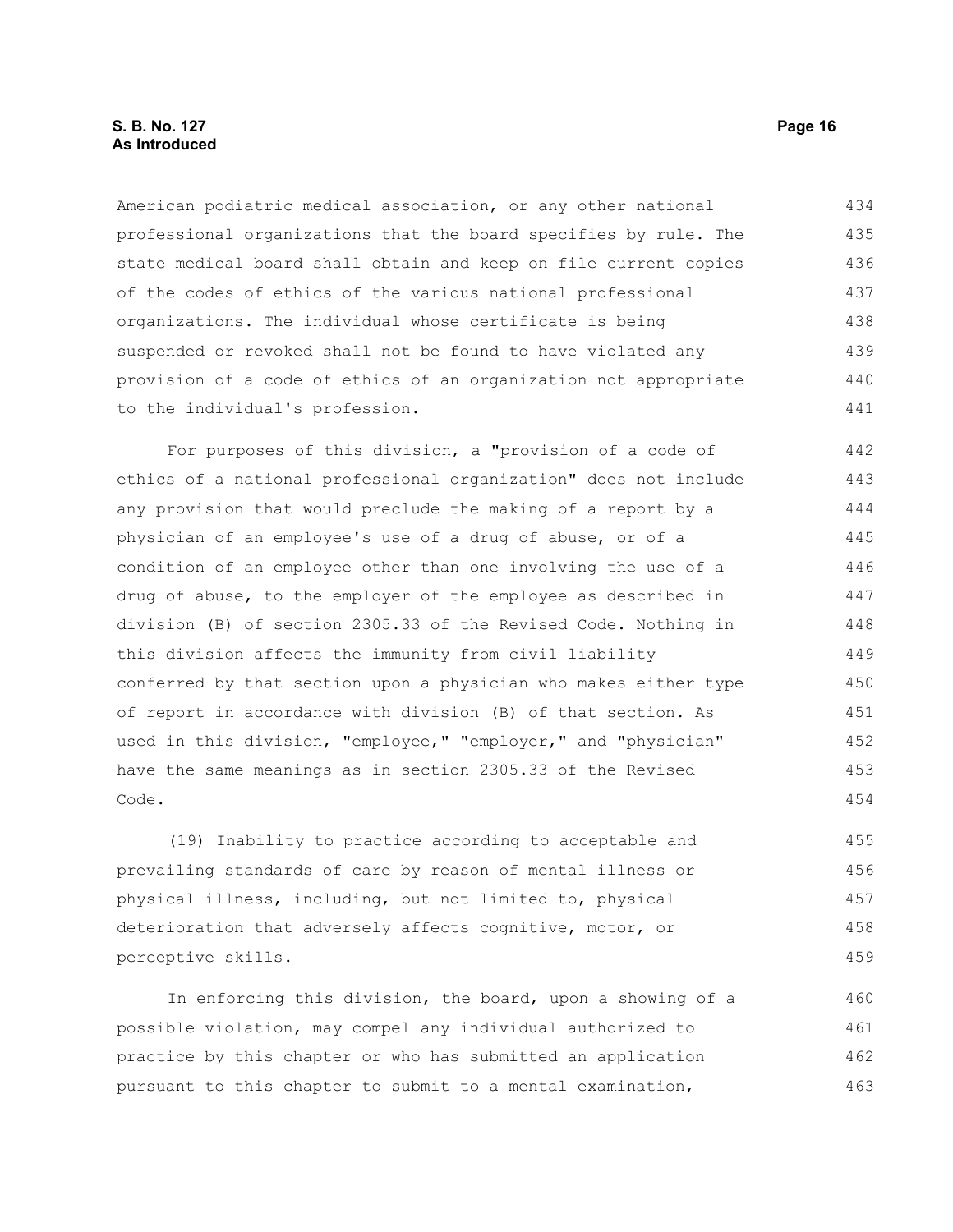### **S. B. No. 127 Page 17 As Introduced**

physical examination, including an HIV test, or both a mental and a physical examination. The expense of the examination is the responsibility of the individual compelled to be examined. Failure to submit to a mental or physical examination or consent to an HIV test ordered by the board constitutes an admission of the allegations against the individual unless the failure is due to circumstances beyond the individual's control, and a default and final order may be entered without the taking of testimony or presentation of evidence. If the board finds an individual unable to practice because of the reasons set forth in this division, the board shall require the individual to submit to care, counseling, or treatment by physicians approved or designated by the board, as a condition for initial, continued, reinstated, or renewed authority to practice. An individual affected under this division shall be afforded an opportunity to demonstrate to the board the ability to resume practice in compliance with acceptable and prevailing standards under the provisions of the individual's certificate. For the purpose of this division, any individual who applies for or receives a certificate to practice under this chapter accepts the privilege of practicing in this state and, by so doing, shall be deemed to have given consent to submit to a mental or physical examination when directed to do so in writing by the board, and to have waived all objections to the admissibility of testimony or examination reports that constitute a privileged communication. 464 465 466 467 468 469 470 471 472 473 474 475 476 477 478 479 480 481 482 483 484 485 486 487 488

(20) Except when civil penalties are imposed under section 4731.225 or 4731.281 of the Revised Code, and subject to section 4731.226 of the Revised Code, violating or attempting to violate, directly or indirectly, or assisting in or abetting the violation of, or conspiring to violate, any provisions of this chapter or any rule promulgated by the board. 489 490 491 492 493 494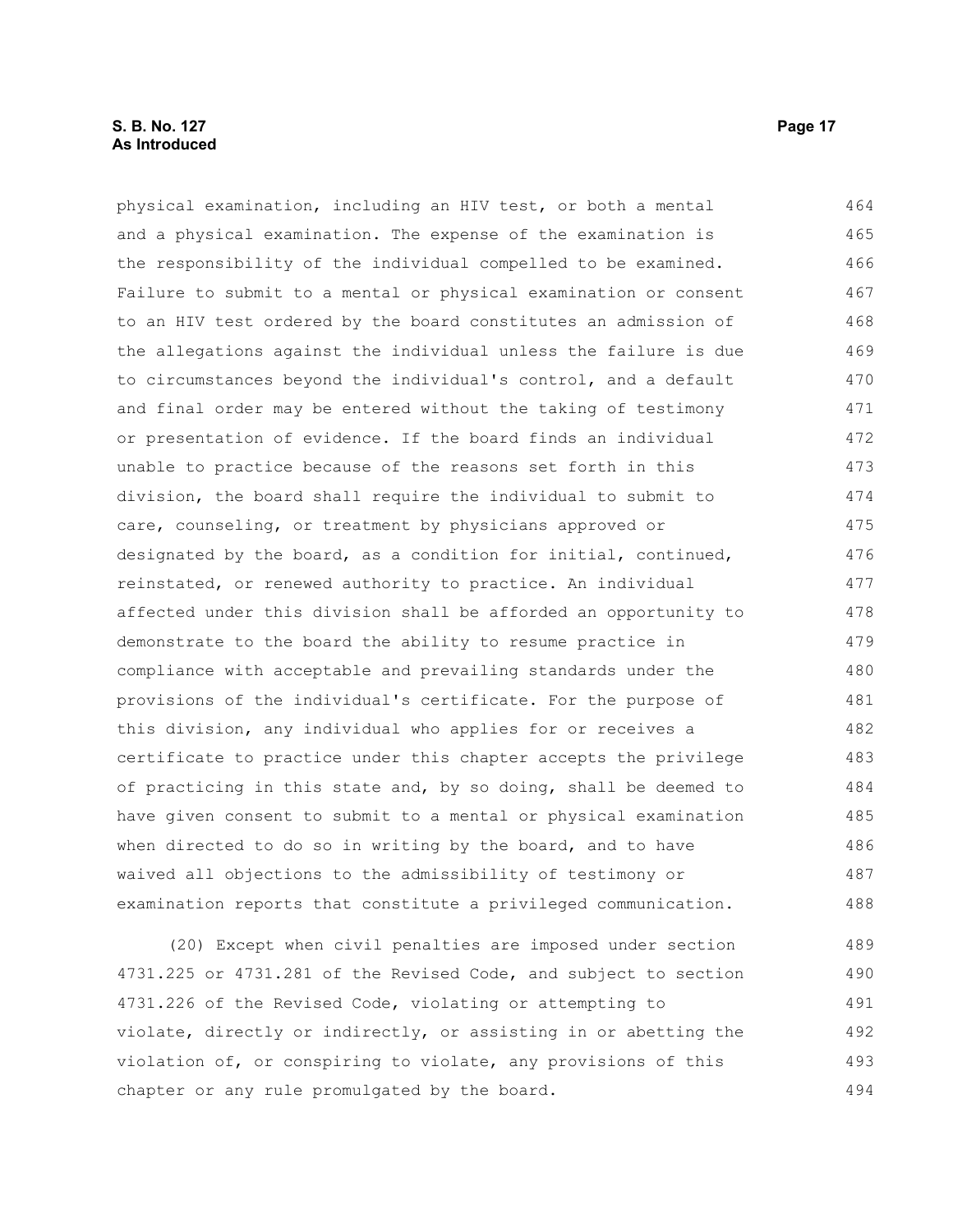This division does not apply to a violation or attempted violation of, assisting in or abetting the violation of, or a conspiracy to violate, any provision of this chapter or any rule adopted by the board that would preclude the making of a report by a physician of an employee's use of a drug of abuse, or of a condition of an employee other than one involving the use of a drug of abuse, to the employer of the employee as described in division (B) of section 2305.33 of the Revised Code. Nothing in this division affects the immunity from civil liability conferred by that section upon a physician who makes either type of report in accordance with division (B) of that section. As used in this division, "employee," "employer," and "physician" have the same meanings as in section 2305.33 of the Revised Code. 495 496 497 498 499 500 501 502 503 504 505 506 507 508

(21) The violation of section 3701.79 of the Revised Code or of any abortion rule adopted by the public health council pursuant to section 3701.341 of the Revised Code; 509 510 511

(22) Any of the following actions taken by an agency responsible for authorizing, certifying, or regulating an individual to practice a health care occupation or provide health care services in this state or another jurisdiction, for any reason other than the nonpayment of fees: the limitation, revocation, or suspension of an individual's license to practice; acceptance of an individual's license surrender; denial of a license; refusal to renew or reinstate a license; imposition of probation; or issuance of an order of censure or other reprimand; 512 513 514 515 516 517 518 519 520 521

(23) The violation of section 2919.12 of the Revised Code or the performance or inducement of an abortion upon a pregnant woman with actual knowledge that the conditions specified in 522 523 524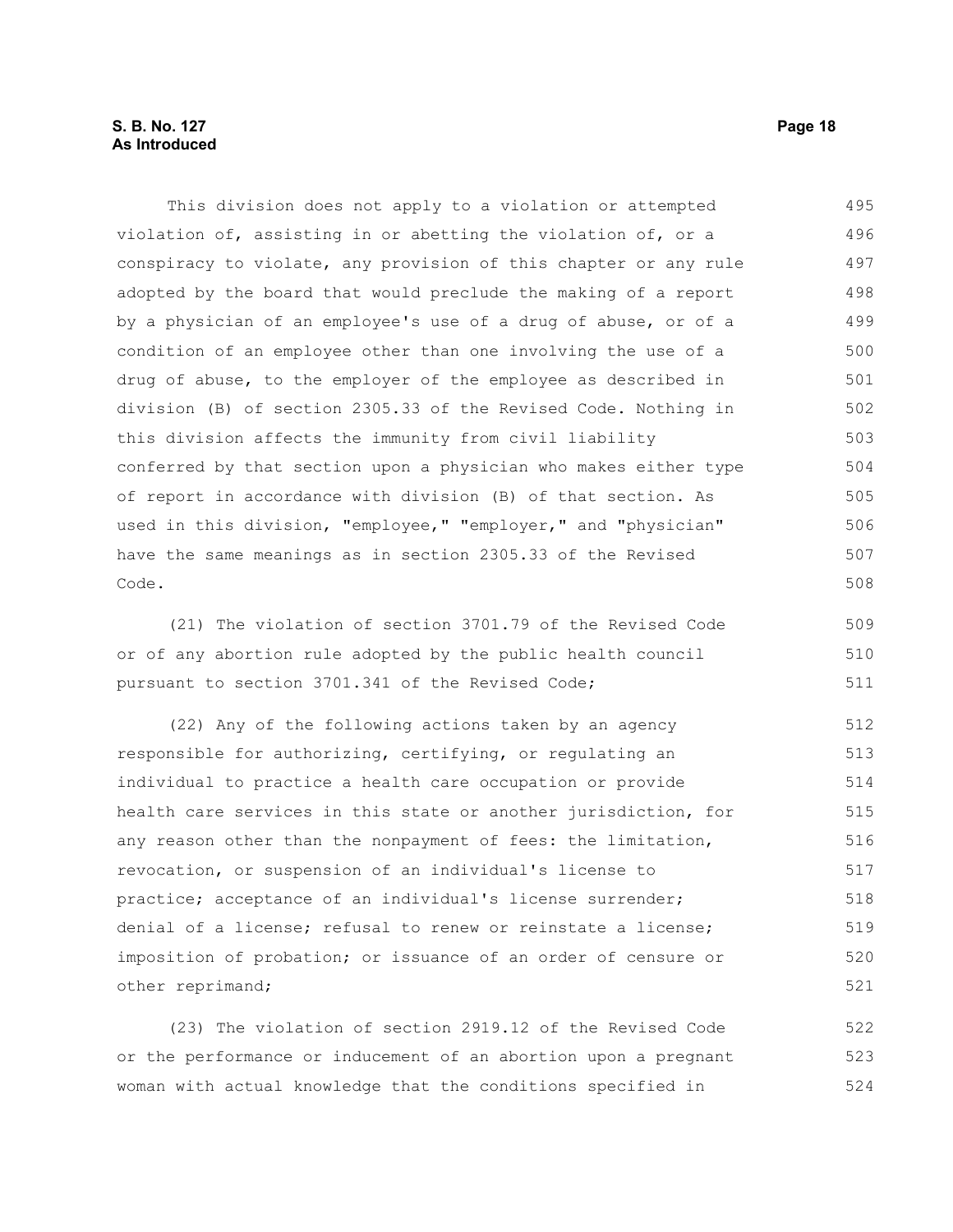division (B) of section 2317.56 of the Revised Code have not been satisfied or with a heedless indifference as to whether those conditions have been satisfied, unless an affirmative defense as specified in division (H)(2) of that section would apply in a civil action authorized by division (H)(1) of that section; 525 526 527 528 529 530

(24) The revocation, suspension, restriction, reduction, or termination of clinical privileges by the United States department of defense or department of veterans affairs or the termination or suspension of a certificate of registration to prescribe drugs by the drug enforcement administration of the United States department of justice; 531 532 533 534 535 536

(25) Termination or suspension from participation in the medicare or medicaid programs by the department of health and human services or other responsible agency for any act or acts that also would constitute a violation of division  $(B)$   $(2)$ ,  $(3)$ , (6), (8), or (19) of this section; 537 538 539 540 541

(26) Impairment of ability to practice according to acceptable and prevailing standards of care because of habitual or excessive use or abuse of drugs, alcohol, or other substances that impair ability to practice. 542 543 544 545

For the purposes of this division, any individual authorized to practice by this chapter accepts the privilege of practicing in this state subject to supervision by the board. By filing an application for or holding a certificate to practice under this chapter, an individual shall be deemed to have given consent to submit to a mental or physical examination when ordered to do so by the board in writing, and to have waived all objections to the admissibility of testimony or examination reports that constitute privileged communications. 546 547 548 549 550 551 552 553 554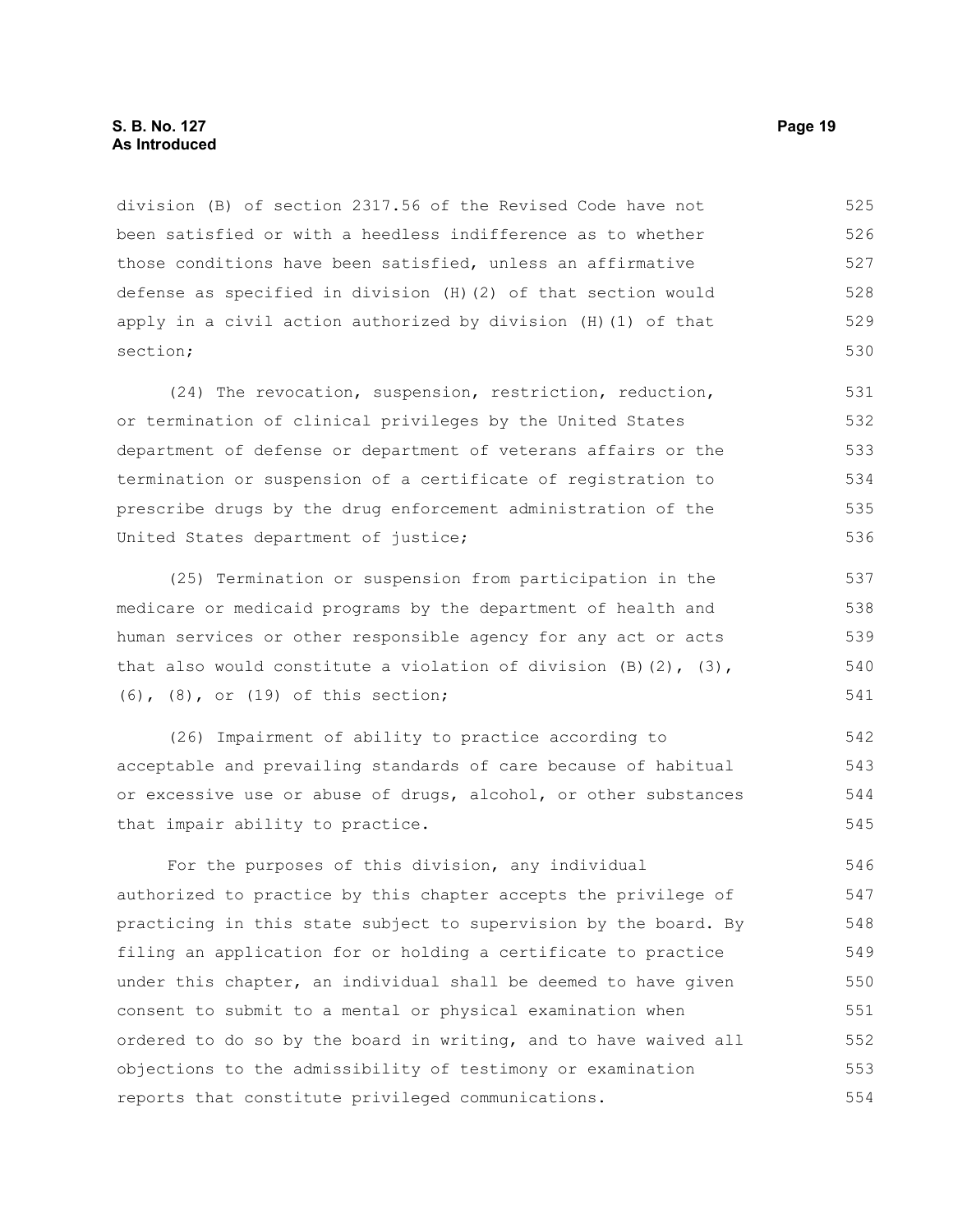If it has reason to believe that any individual authorized to practice by this chapter or any applicant for certification to practice suffers such impairment, the board may compel the individual to submit to a mental or physical examination, or both. The expense of the examination is the responsibility of the individual compelled to be examined. Any mental or physical examination required under this division shall be undertaken by a treatment provider or physician who is qualified to conduct the examination and who is chosen by the board. 555 556 557 558 559 560 561 562 563

Failure to submit to a mental or physical examination ordered by the board constitutes an admission of the allegations against the individual unless the failure is due to circumstances beyond the individual's control, and a default and final order may be entered without the taking of testimony or presentation of evidence. If the board determines that the individual's ability to practice is impaired, the board shall suspend the individual's certificate or deny the individual's application and shall require the individual, as a condition for initial, continued, reinstated, or renewed certification to practice, to submit to treatment. 564 565 566 567 568 569 570 571 572 573 574

Before being eligible to apply for reinstatement of a certificate suspended under this division, the impaired practitioner shall demonstrate to the board the ability to resume practice in compliance with acceptable and prevailing standards of care under the provisions of the practitioner's certificate. The demonstration shall include, but shall not be limited to, the following: 575 576 577 578 579 580 581

(a) Certification from a treatment provider approved under section 4731.25 of the Revised Code that the individual has successfully completed any required inpatient treatment; 582 583 584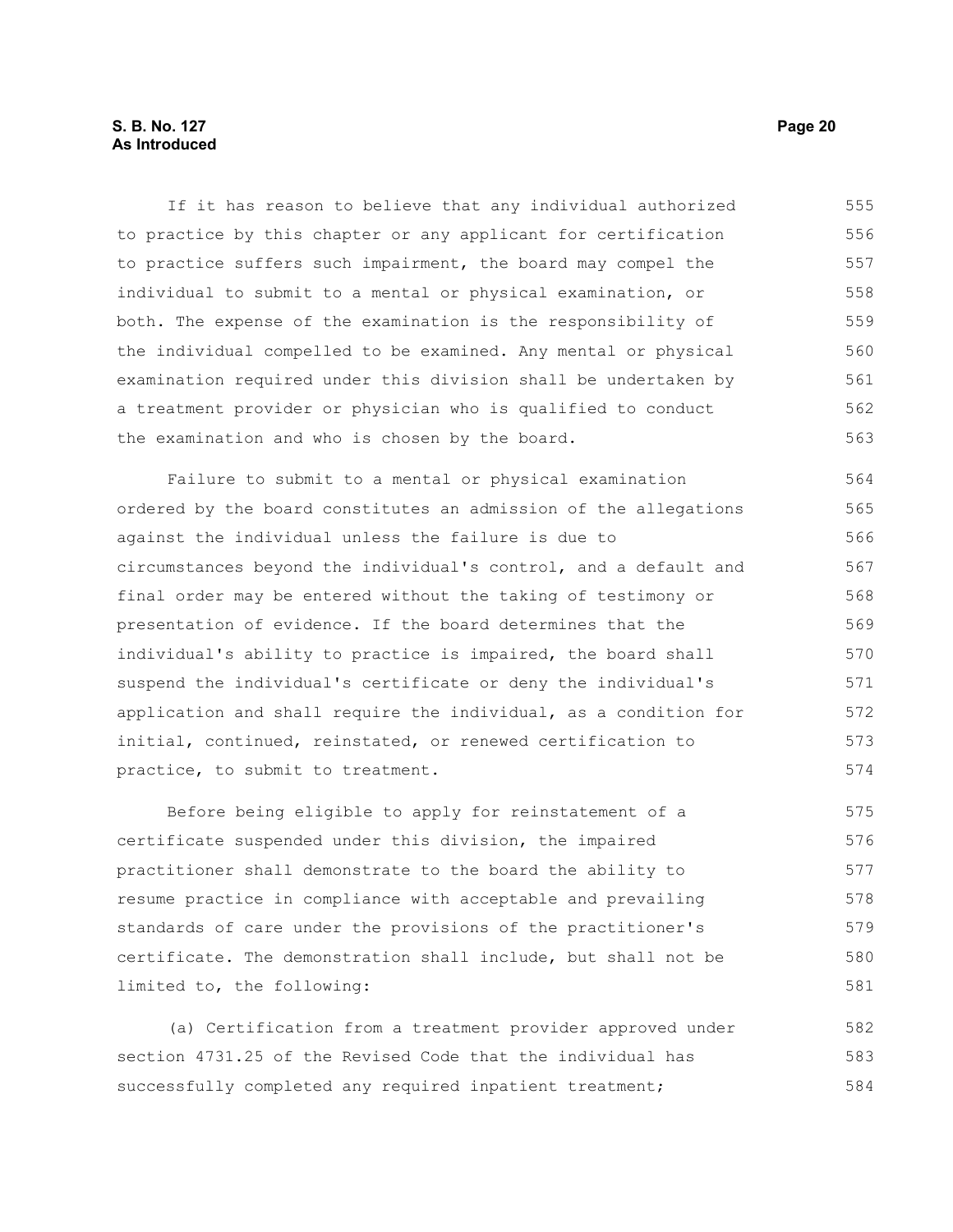### **S. B. No. 127 Page 21 As Introduced**

(b) Evidence of continuing full compliance with an aftercare contract or consent agreement; (c) Two written reports indicating that the individual's ability to practice has been assessed and that the individual has been found capable of practicing according to acceptable and prevailing standards of care. The reports shall be made by individuals or providers approved by the board for making the assessments and shall describe the basis for their determination. The board may reinstate a certificate suspended under this division after that demonstration and after the individual has entered into a written consent agreement. When the impaired practitioner resumes practice, the board shall require continued monitoring of the individual. The monitoring shall include, but not be limited to, compliance with the written consent agreement entered into before reinstatement or with conditions imposed by board order after a hearing, and, upon termination of the consent agreement, submission to the board for at least two years of annual written progress reports made under penalty of perjury stating whether the individual has maintained sobriety. (27) A second or subsequent violation of section 4731.66 or 4731.69 of the Revised Code; (28) Except as provided in division (N) of this section: (a) Waiving the payment of all or any part of a deductible or copayment that a patient, pursuant to a health insurance or 585 586 587 588 589 590 591 592 593 594 595 596 597 598 599 600 601 602 603 604 605 606 607 608 609 610 611

health care policy, contract, or plan that covers the individual's services, otherwise would be required to pay if the waiver is used as an enticement to a patient or group of 612 613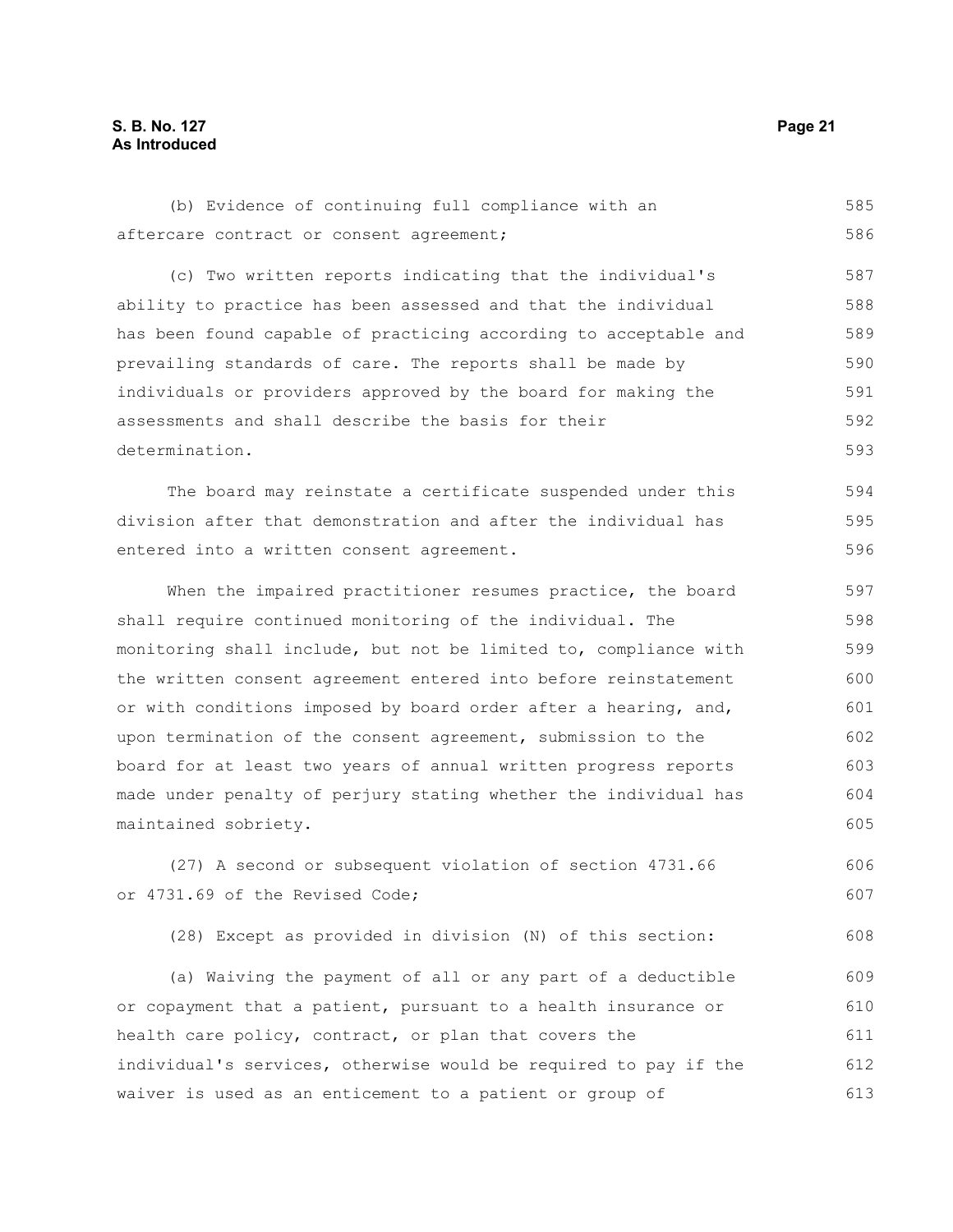| patients to receive health care services from that individual;   | 614 |
|------------------------------------------------------------------|-----|
| (b) Advertising that the individual will waive the payment       | 615 |
| of all or any part of a deductible or copayment that a patient,  | 616 |
| pursuant to a health insurance or health care policy, contract,  | 617 |
| or plan that covers the individual's services, otherwise would   | 618 |
| be required to pay.                                              | 619 |
| (29) Failure to use universal blood and body fluid               | 620 |
| precautions established by rules adopted under section 4731.051  | 621 |
| of the Revised Code;                                             | 622 |
| (30) Failure to provide notice to, and receive                   | 623 |
| acknowledgment of the notice from, a patient when required by    | 624 |
| section 4731.143 of the Revised Code prior to providing          | 625 |
| nonemergency professional services, or failure to maintain that  | 626 |
| notice in the patient's file;                                    | 627 |
| (31) Failure of a physician supervising a physician              | 628 |
| assistant to maintain supervision in accordance with the         | 629 |
| requirements of Chapter 4730. of the Revised Code and the rules  | 630 |
| adopted under that chapter;                                      | 631 |
| (32) Failure of a physician or podiatrist to enter into a        | 632 |
| standard care arrangement with a clinical nurse specialist,      | 633 |
| certified nurse-midwife, or certified nurse practitioner with    | 634 |
| whom the physician or podiatrist is in collaboration pursuant to | 635 |
| section 4731.27 of the Revised Code or failure to fulfill the    | 636 |
| responsibilities of collaboration after entering into a standard | 637 |
| care arrangement;                                                | 638 |
| (33) Failure to comply with the terms of a consult               | 639 |
| agreement entered into with a pharmacist pursuant to section     | 640 |
| 4729.39 of the Revised Code;                                     | 641 |
| (34) Failure to cooperate in an investigation conducted by       | 642 |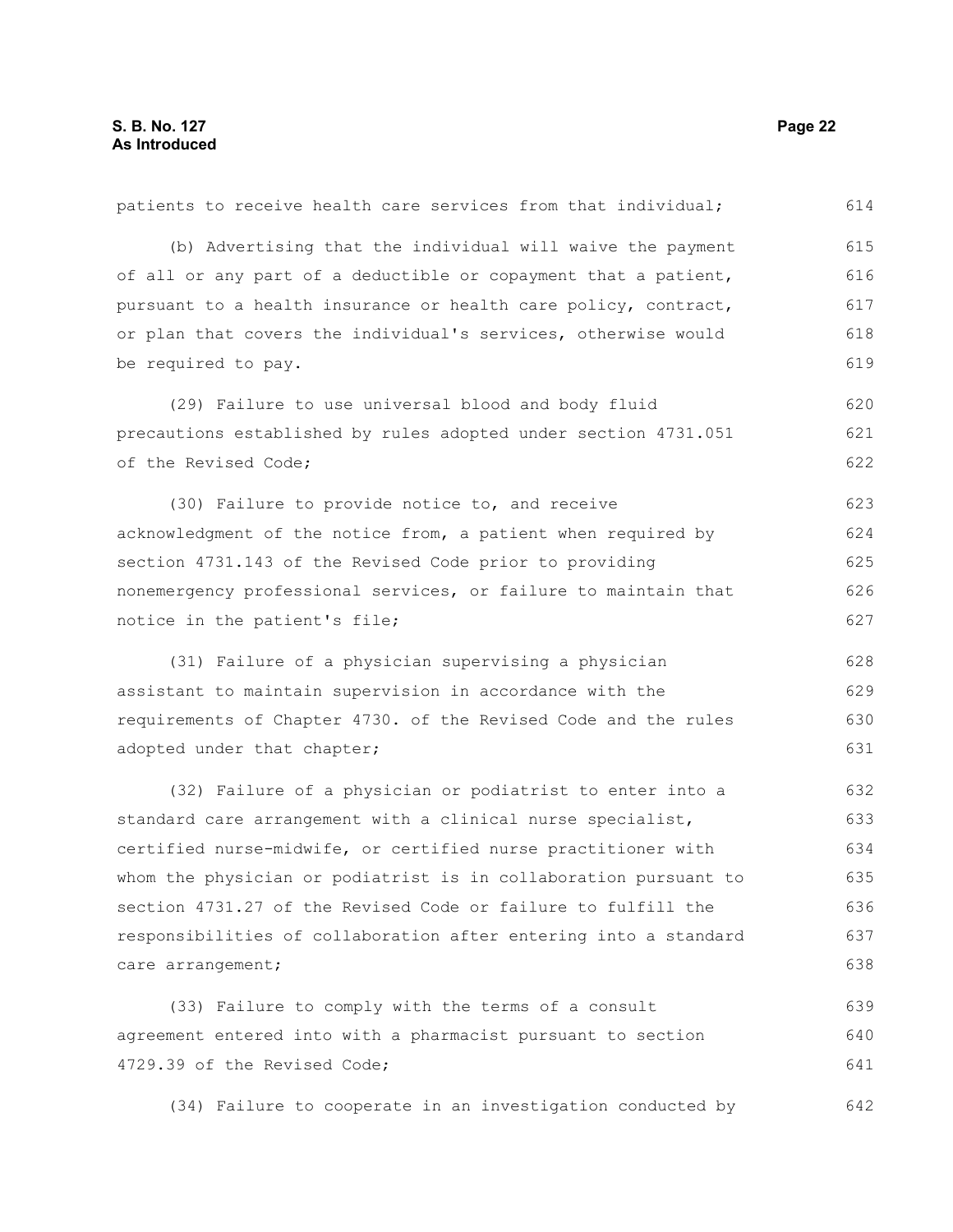the board under division (F) of this section, including failure to comply with a subpoena or order issued by the board or failure to answer truthfully a question presented by the board in an investigative interview, an investigative office conference, at a deposition, or in written interrogatories, except that failure to cooperate with an investigation shall not constitute grounds for discipline under this section if a court of competent jurisdiction has issued an order that either quashes a subpoena or permits the individual to withhold the testimony or evidence in issue; (35) Failure to supervise an oriental medicine practitioner or acupuncturist in accordance with Chapter 4762. of the Revised Code and the board's rules for providing that supervision; (36) Failure to supervise an anesthesiologist assistant in accordance with Chapter 4760. of the Revised Code and the board's rules for supervision of an anesthesiologist assistant; (37) Assisting suicide as defined in section 3795.01 of the Revised Code; (38) Failure to comply with the requirements of section 2317.561 of the Revised Code; (39) Failure to supervise a radiologist assistant in accordance with Chapter 4774. of the Revised Code and the board's rules for supervision of radiologist assistants; (40) Performing or inducing an abortion at an office or facility with knowledge that the office or facility fails to 643 644 645 646 647 648 649 650 651 652 653 654 655 656 657 658 659 660 661 662 663 664 665 666 667 668

post the notice required under section 3701.791 of the Revised Code; 669 670

(41) Failure to comply with the standards and procedures 671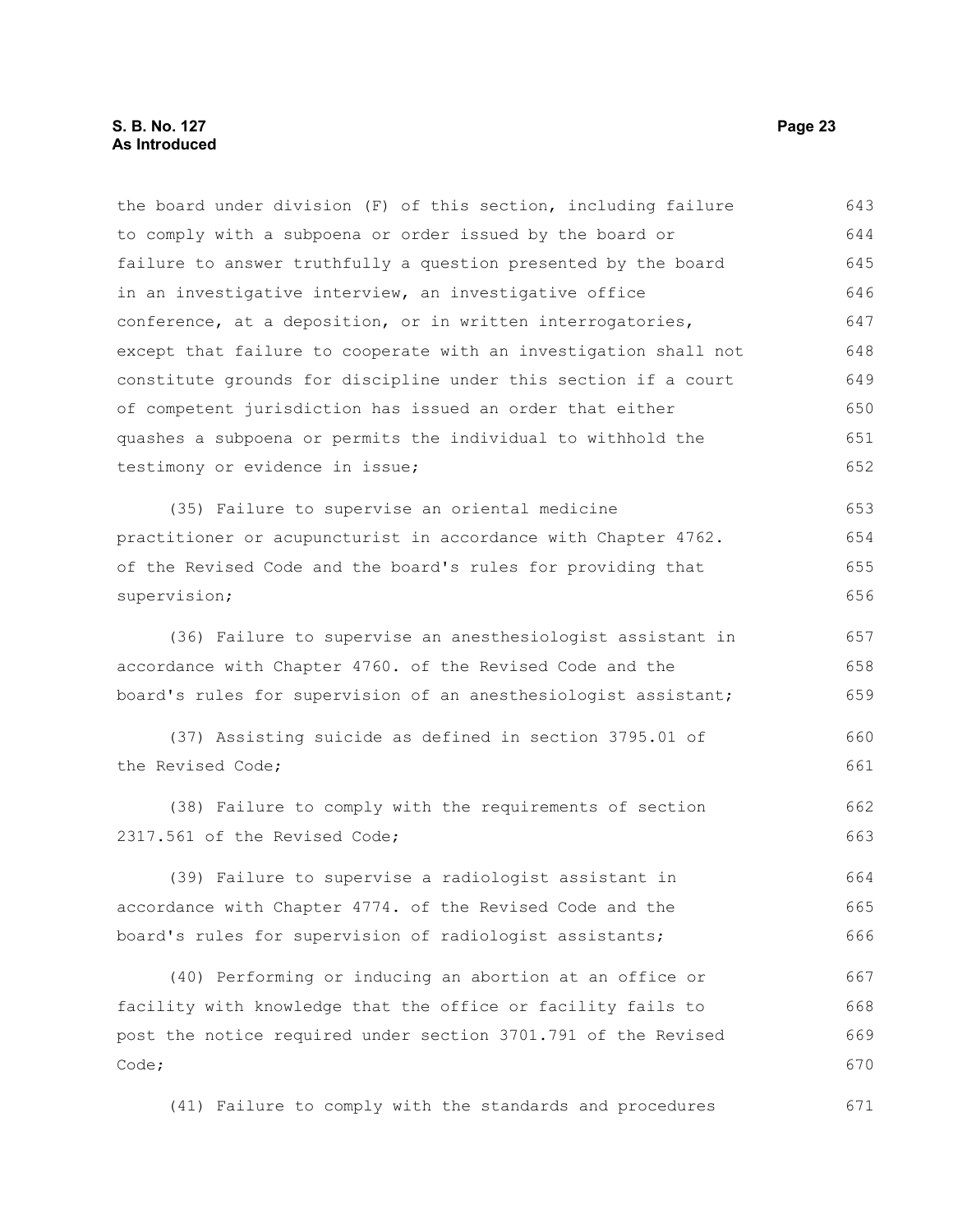established in rules under section 4731.054 of the Revised Code for the operation of or the provision of care at a pain management clinic; 672 673 674

(42) Failure to comply with the standards and procedures established in rules under section 4731.054 of the Revised Code for providing supervision, direction, and control of individuals at a pain management clinic; 675 676 677 678

(43) Failure to comply with the requirements of section 4729.79 of the Revised Code, unless the state board of pharmacy no longer maintains a drug database pursuant to section 4729.75 of the Revised Code; 679 680 681 682

(44) Failure to comply with the requirements of section 2919.171, 2919.202, or 2919.203 of the Revised Code or failure to submit to the department of health in accordance with a court order a complete report as described in section 2919.171 or 2919.202 of the Revised Code; 683 684 685 686 687

(45) Practicing at a facility that is subject to licensure as a category III terminal distributor of dangerous drugs with a pain management clinic classification unless the person operating the facility has obtained and maintains the license with the classification; 688 689 690 691 692

(46) Owning a facility that is subject to licensure as a category III terminal distributor of dangerous drugs with a pain management clinic classification unless the facility is licensed with the classification: 693 694 695 696

(47) Failure to comply with the requirement regarding maintaining notes described in division (B) of section 2919.191 of the Revised Code or failure to satisfy the requirements of section 2919.191 of the Revised Code prior to performing or 697 698 699 700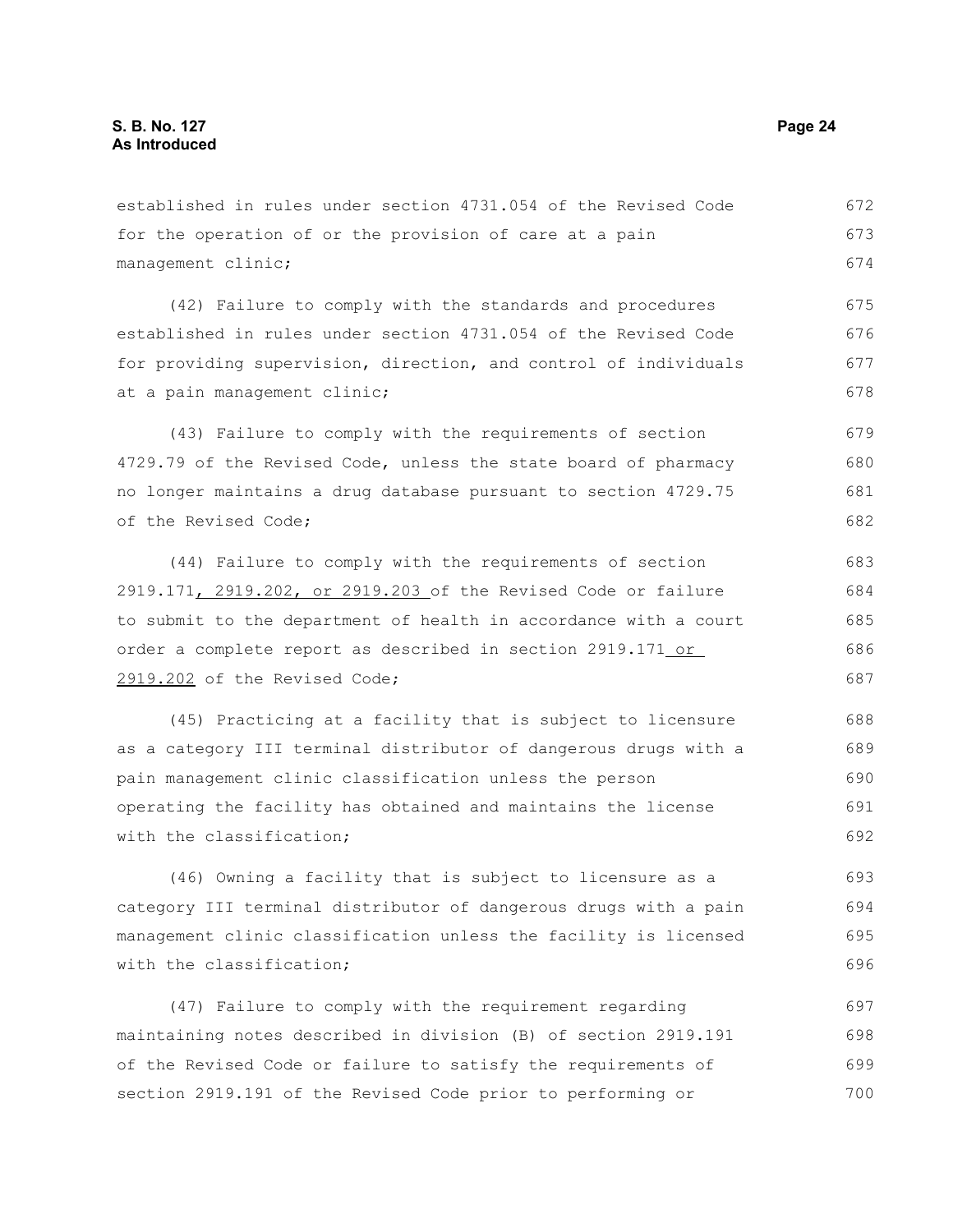inducing an abortion upon a pregnant woman; (48) Failure to comply with the requirements in section 3719.061 of the Revised Code before issuing for a minor a prescription for an opioid analgesic, as defined in section 3719.01 of the Revised Code. (C) Disciplinary actions taken by the board under divisions (A) and (B) of this section shall be taken pursuant to an adjudication under Chapter 119. of the Revised Code, except that in lieu of an adjudication, the board may enter into a consent agreement with an individual to resolve an allegation of a violation of this chapter or any rule adopted under it. A consent agreement, when ratified by an affirmative vote of not fewer than six members of the board, shall constitute the findings and order of the board with respect to the matter addressed in the agreement. If the board refuses to ratify a consent agreement, the admissions and findings contained in the consent agreement shall be of no force or effect. A telephone conference call may be utilized for 701 702 703 704 705 706 707 708 709 710 711 712 713 714 715 716 717 718

ratification of a consent agreement that revokes or suspends an individual's certificate to practice. The telephone conference call shall be considered a special meeting under division (F) of section 121.22 of the Revised Code. 719 720 721 722

If the board takes disciplinary action against an individual under division (B) of this section for a second or subsequent plea of guilty to, or judicial finding of guilt of, a violation of section 2919.123 of the Revised Code, the disciplinary action shall consist of a suspension of the individual's certificate to practice for a period of at least one year or, if determined appropriate by the board, a more serious sanction involving the individual's certificate to 723 724 725 726 727 728 729 730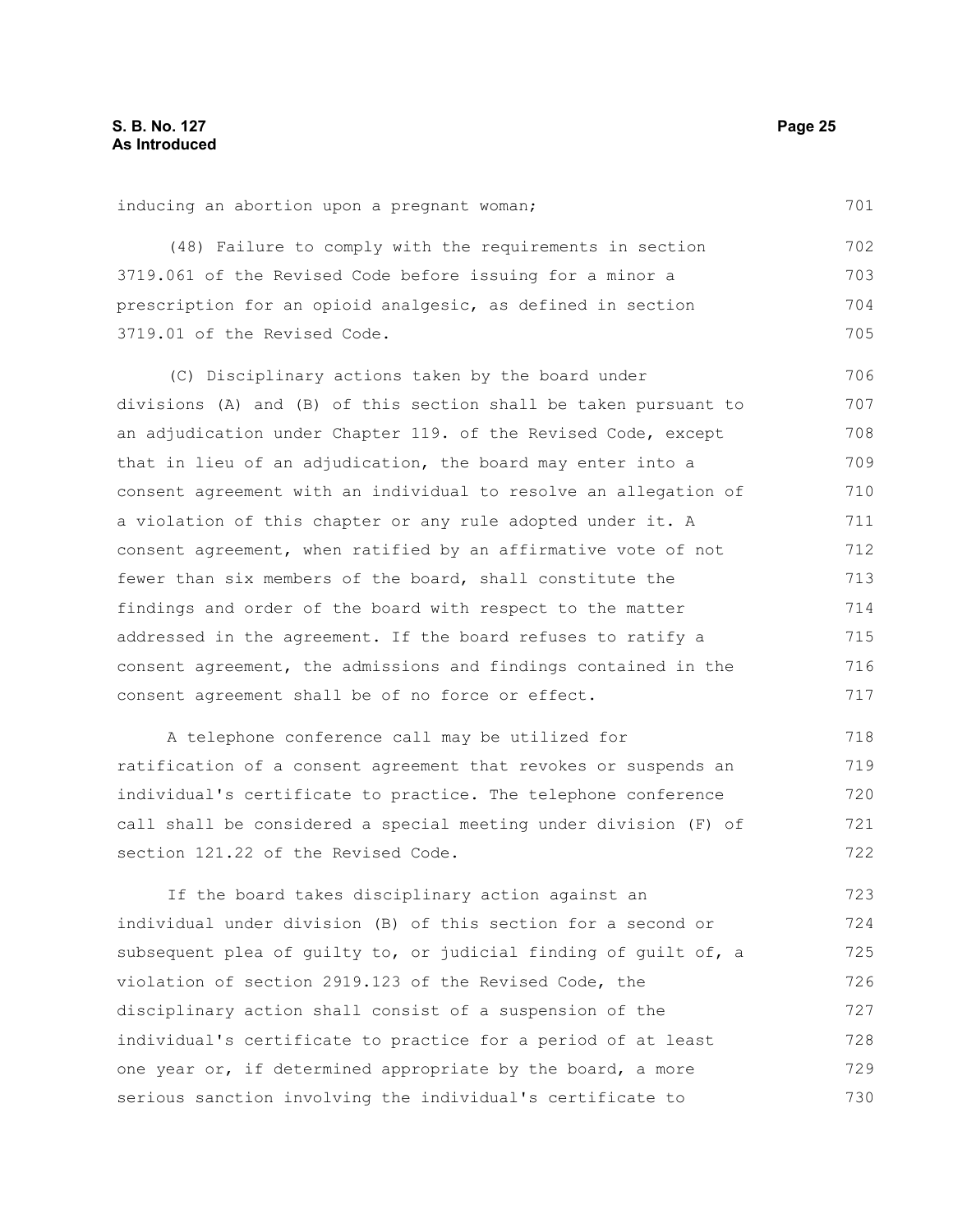#### **S. B. No. 127 Page 26 As Introduced**

practice. Any consent agreement entered into under this division with an individual that pertains to a second or subsequent plea of guilty to, or judicial finding of guilt of, a violation of that section shall provide for a suspension of the individual's certificate to practice for a period of at least one year or, if determined appropriate by the board, a more serious sanction involving the individual's certificate to practice. 731 732 733 734 735 736 737

(D) For purposes of divisions (B)(10), (12), and (14) of this section, the commission of the act may be established by a finding by the board, pursuant to an adjudication under Chapter 119. of the Revised Code, that the individual committed the act. The board does not have jurisdiction under those divisions if the trial court renders a final judgment in the individual's favor and that judgment is based upon an adjudication on the merits. The board has jurisdiction under those divisions if the trial court issues an order of dismissal upon technical or procedural grounds. 738 739 740 741 742 743 744 745 746 747

(E) The sealing of conviction records by any court shall have no effect upon a prior board order entered under this section or upon the board's jurisdiction to take action under this section if, based upon a plea of guilty, a judicial finding of guilt, or a judicial finding of eligibility for intervention in lieu of conviction, the board issued a notice of opportunity for a hearing prior to the court's order to seal the records. The board shall not be required to seal, destroy, redact, or otherwise modify its records to reflect the court's sealing of conviction records. 748 749 750 751 752 753 754 755 756 757

(F)(1) The board shall investigate evidence that appears to show that a person has violated any provision of this chapter or any rule adopted under it. Any person may report to the board 758 759 760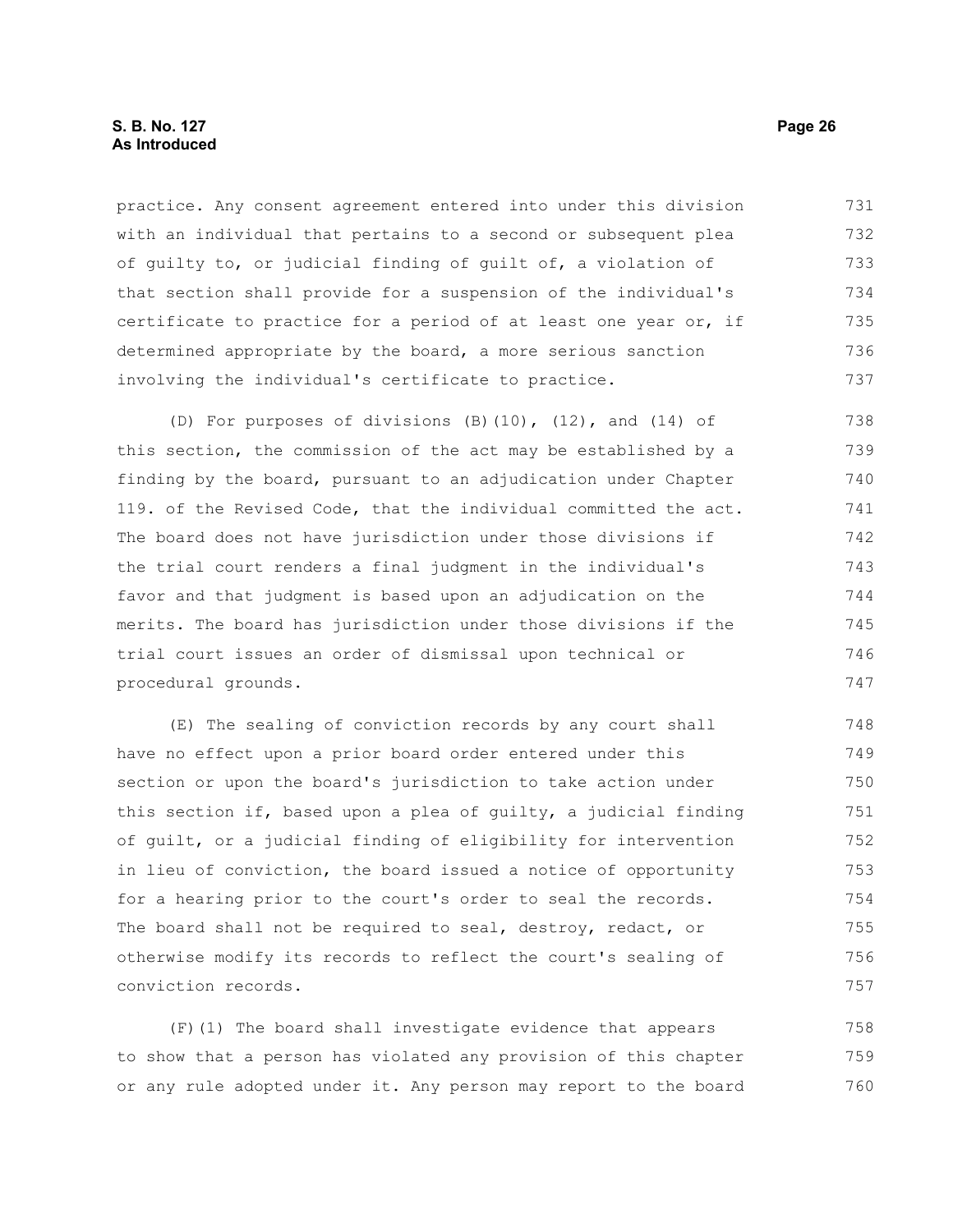#### **S. B. No. 127 Page 27 As Introduced**

in a signed writing any information that the person may have that appears to show a violation of any provision of this chapter or any rule adopted under it. In the absence of bad faith, any person who reports information of that nature or who testifies before the board in any adjudication conducted under Chapter 119. of the Revised Code shall not be liable in damages in a civil action as a result of the report or testimony. Each complaint or allegation of a violation received by the board shall be assigned a case number and shall be recorded by the board. 761 762 763 764 765 766 767 768 769 770

(2) Investigations of alleged violations of this chapter or any rule adopted under it shall be supervised by the supervising member elected by the board in accordance with section 4731.02 of the Revised Code and by the secretary as provided in section 4731.39 of the Revised Code. The president may designate another member of the board to supervise the investigation in place of the supervising member. No member of the board who supervises the investigation of a case shall participate in further adjudication of the case. 771 772 773 774 775 776 777 778 779

(3) In investigating a possible violation of this chapter or any rule adopted under this chapter, or in conducting an inspection under division (E) of section 4731.054 of the Revised Code, the board may question witnesses, conduct interviews, administer oaths, order the taking of depositions, inspect and copy any books, accounts, papers, records, or documents, issue subpoenas, and compel the attendance of witnesses and production of books, accounts, papers, records, documents, and testimony, except that a subpoena for patient record information shall not be issued without consultation with the attorney general's office and approval of the secretary and supervising member of the board. 780 781 782 783 784 785 786 787 788 789 790 791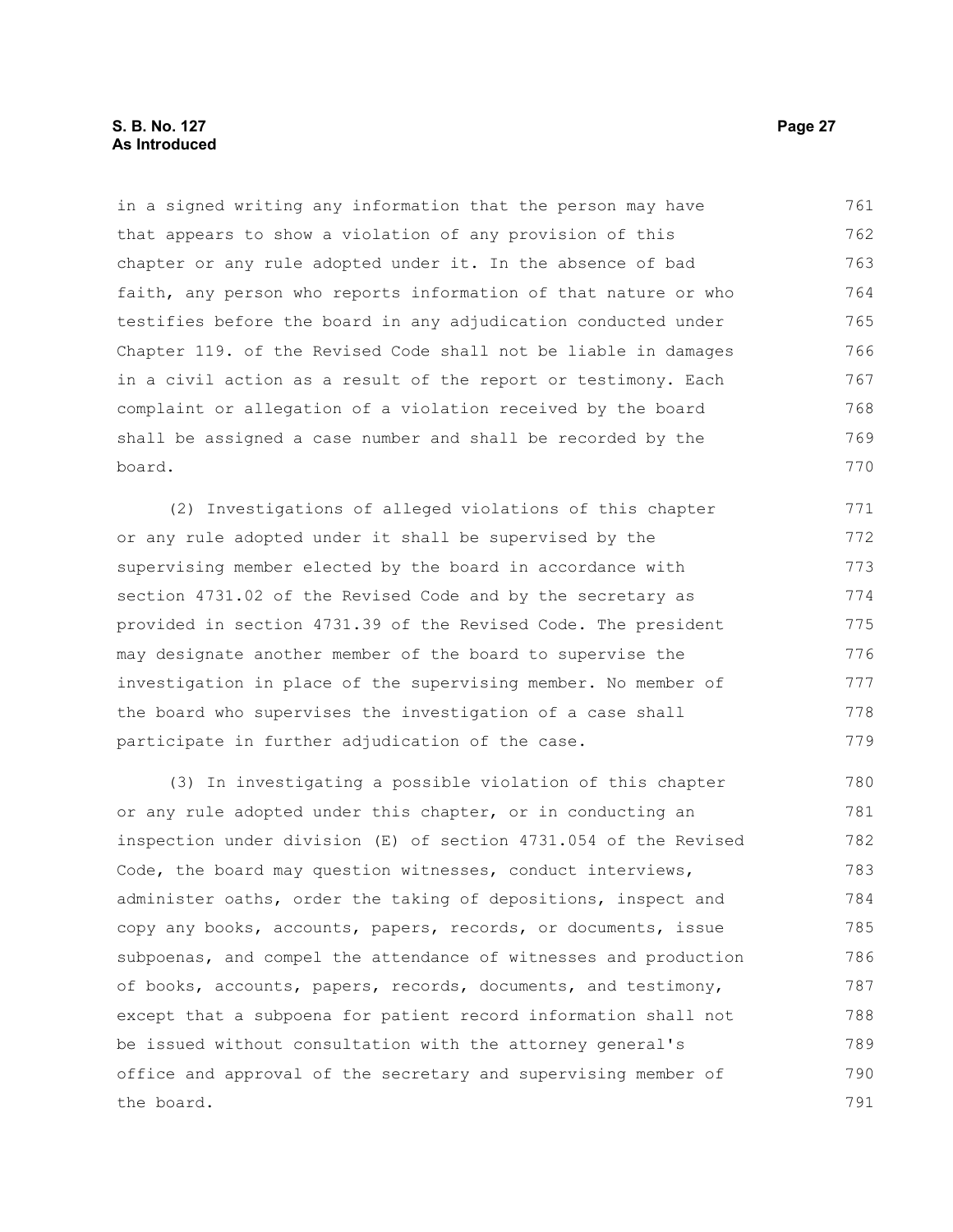### **S. B. No. 127 Page 28 As Introduced**

(a) Before issuance of a subpoena for patient record information, the secretary and supervising member shall determine whether there is probable cause to believe that the complaint filed alleges a violation of this chapter or any rule adopted under it and that the records sought are relevant to the alleged violation and material to the investigation. The subpoena may apply only to records that cover a reasonable period of time surrounding the alleged violation. 792 793 794 795 796 797 798 799

(b) On failure to comply with any subpoena issued by the board and after reasonable notice to the person being subpoenaed, the board may move for an order compelling the production of persons or records pursuant to the Rules of Civil Procedure. 800 801 802 803 804

(c) A subpoena issued by the board may be served by a sheriff, the sheriff's deputy, or a board employee designated by the board. Service of a subpoena issued by the board may be made by delivering a copy of the subpoena to the person named therein, reading it to the person, or leaving it at the person's usual place of residence, usual place of business, or address on file with the board. When serving a subpoena to an applicant for or the holder of a certificate issued under this chapter, service of the subpoena may be made by certified mail, return receipt requested, and the subpoena shall be deemed served on the date delivery is made or the date the person refuses to accept delivery. If the person being served refuses to accept the subpoena or is not located, service may be made to an attorney who notifies the board that the attorney is representing the person. 805 806 807 808 809 810 811 812 813 814 815 816 817 818 819

(d) A sheriff's deputy who serves a subpoena shall receive the same fees as a sheriff. Each witness who appears before the 820 821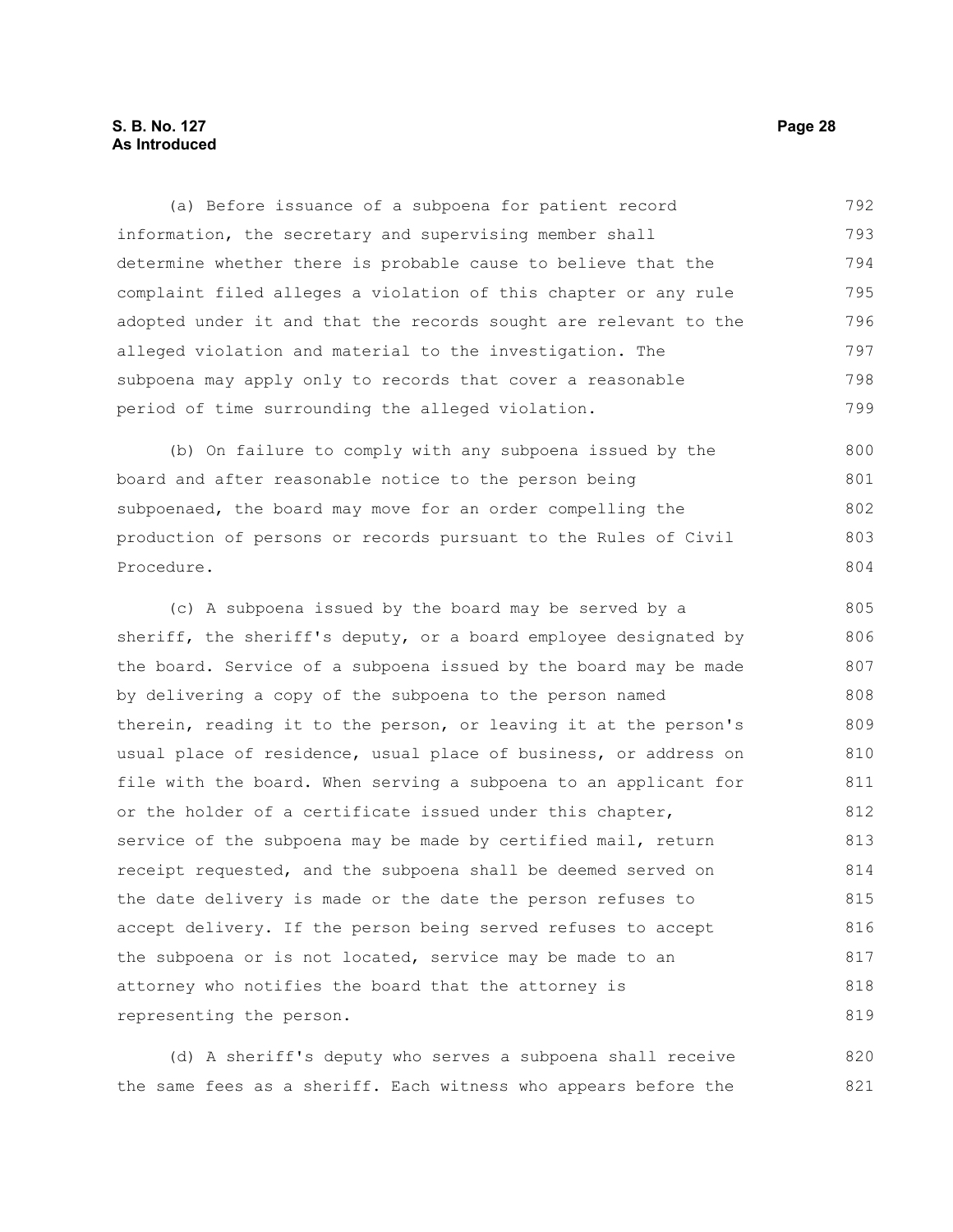board in obedience to a subpoena shall receive the fees and mileage provided for under section 119.094 of the Revised Code. 822 823

(4) All hearings, investigations, and inspections of the board shall be considered civil actions for the purposes of section 2305.252 of the Revised Code. 824 825 826

(5) A report required to be submitted to the board under this chapter, a complaint, or information received by the board pursuant to an investigation or pursuant to an inspection under division (E) of section 4731.054 of the Revised Code is confidential and not subject to discovery in any civil action. 827 828 829 830 831

The board shall conduct all investigations or inspections and proceedings in a manner that protects the confidentiality of patients and persons who file complaints with the board. The board shall not make public the names or any other identifying information about patients or complainants unless proper consent is given or, in the case of a patient, a waiver of the patient privilege exists under division (B) of section 2317.02 of the Revised Code, except that consent or a waiver of that nature is not required if the board possesses reliable and substantial evidence that no bona fide physician-patient relationship exists. 832 833 834 835 836 837 838 839 840 841 842

The board may share any information it receives pursuant to an investigation or inspection, including patient records and patient record information, with law enforcement agencies, other licensing boards, and other governmental agencies that are prosecuting, adjudicating, or investigating alleged violations of statutes or administrative rules. An agency or board that receives the information shall comply with the same requirements regarding confidentiality as those with which the state medical board must comply, notwithstanding any conflicting provision of 843 844 845 846 847 848 849 850 851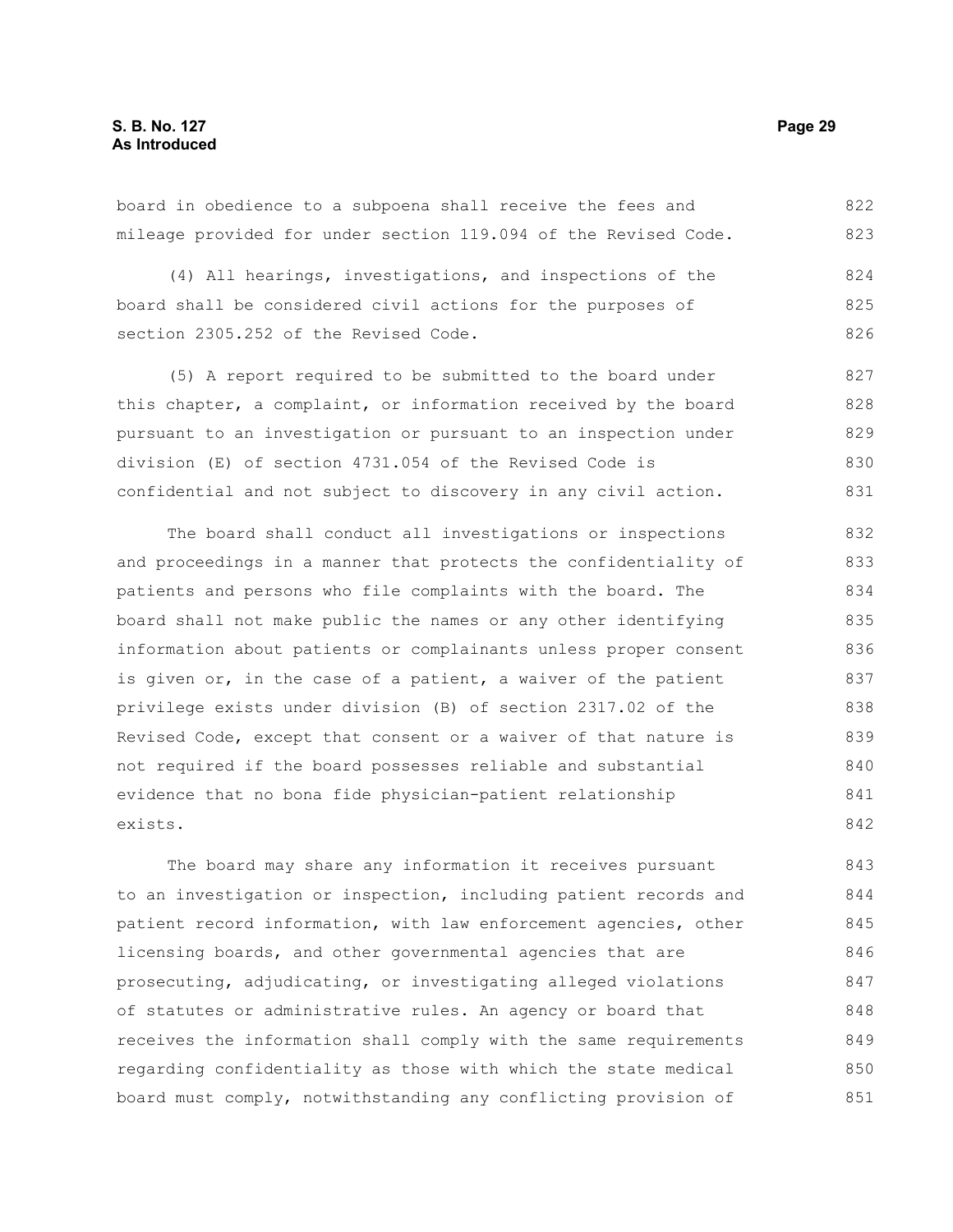#### **S. B. No. 127 Page 30 As Introduced**

the Revised Code or procedure of the agency or board that applies when it is dealing with other information in its possession. In a judicial proceeding, the information may be admitted into evidence only in accordance with the Rules of Evidence, but the court shall require that appropriate measures are taken to ensure that confidentiality is maintained with respect to any part of the information that contains names or other identifying information about patients or complainants whose confidentiality was protected by the state medical board when the information was in the board's possession. Measures to ensure confidentiality that may be taken by the court include sealing its records or deleting specific information from its records. (6) On a quarterly basis, the board shall prepare a report that documents the disposition of all cases during the preceding three months. The report shall contain the following information for each case with which the board has completed its activities: (a) The case number assigned to the complaint or alleged violation; (b) The type of certificate to practice, if any, held by the individual against whom the complaint is directed; (c) A description of the allegations contained in the complaint; (d) The disposition of the case. The report shall state how many cases are still pending and shall be prepared in a manner that protects the identity of each person involved in each case. The report shall be a public 852 853 854 855 856 857 858 859 860 861 862 863 864 865 866 867 868 869 870 871 872 873 874 875 876 877 878

(G) If the secretary and supervising member determine both 880

record under section 149.43 of the Revised Code.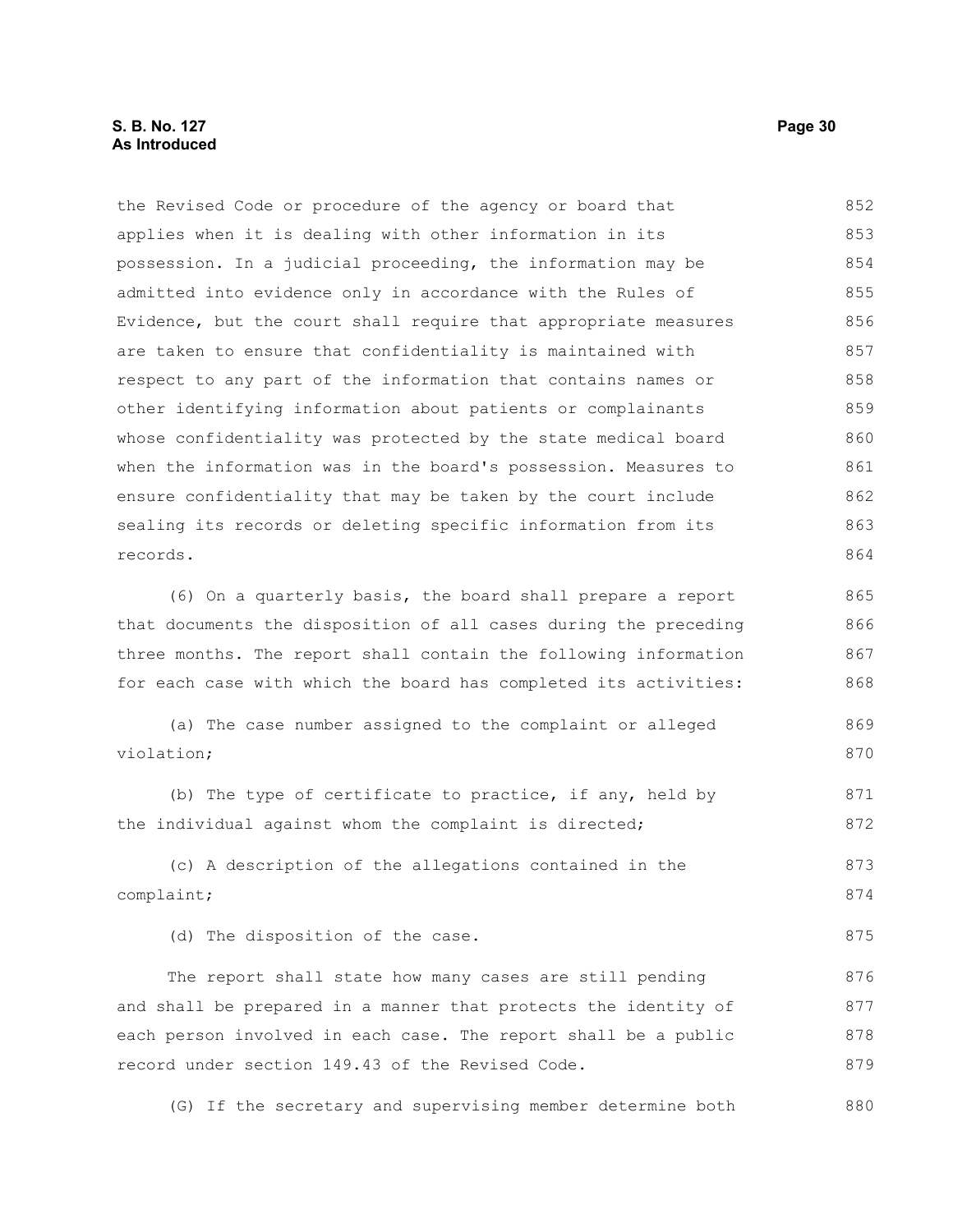individual's certificate to practice without a prior hearing: (1) That there is clear and convincing evidence that an individual has violated division (B) of this section; (2) That the individual's continued practice presents a danger of immediate and serious harm to the public. Written allegations shall be prepared for consideration by the board. The board, upon review of those allegations and by an 882 883 884 885 886 887 888

affirmative vote of not fewer than six of its members, excluding the secretary and supervising member, may suspend a certificate without a prior hearing. A telephone conference call may be utilized for reviewing the allegations and taking the vote on the summary suspension. 889 890 891 892 893

The board shall issue a written order of suspension by certified mail or in person in accordance with section 119.07 of the Revised Code. The order shall not be subject to suspension by the court during pendency of any appeal filed under section 119.12 of the Revised Code. If the individual subject to the summary suspension requests an adjudicatory hearing by the board, the date set for the hearing shall be within fifteen days, but not earlier than seven days, after the individual requests the hearing, unless otherwise agreed to by both the board and the individual. 894 895 896 897 898 899 900 901 902 903

Any summary suspension imposed under this division shall remain in effect, unless reversed on appeal, until a final adjudicative order issued by the board pursuant to this section and Chapter 119. of the Revised Code becomes effective. The board shall issue its final adjudicative order within seventyfive days after completion of its hearing. A failure to issue 904 905 906 907 908 909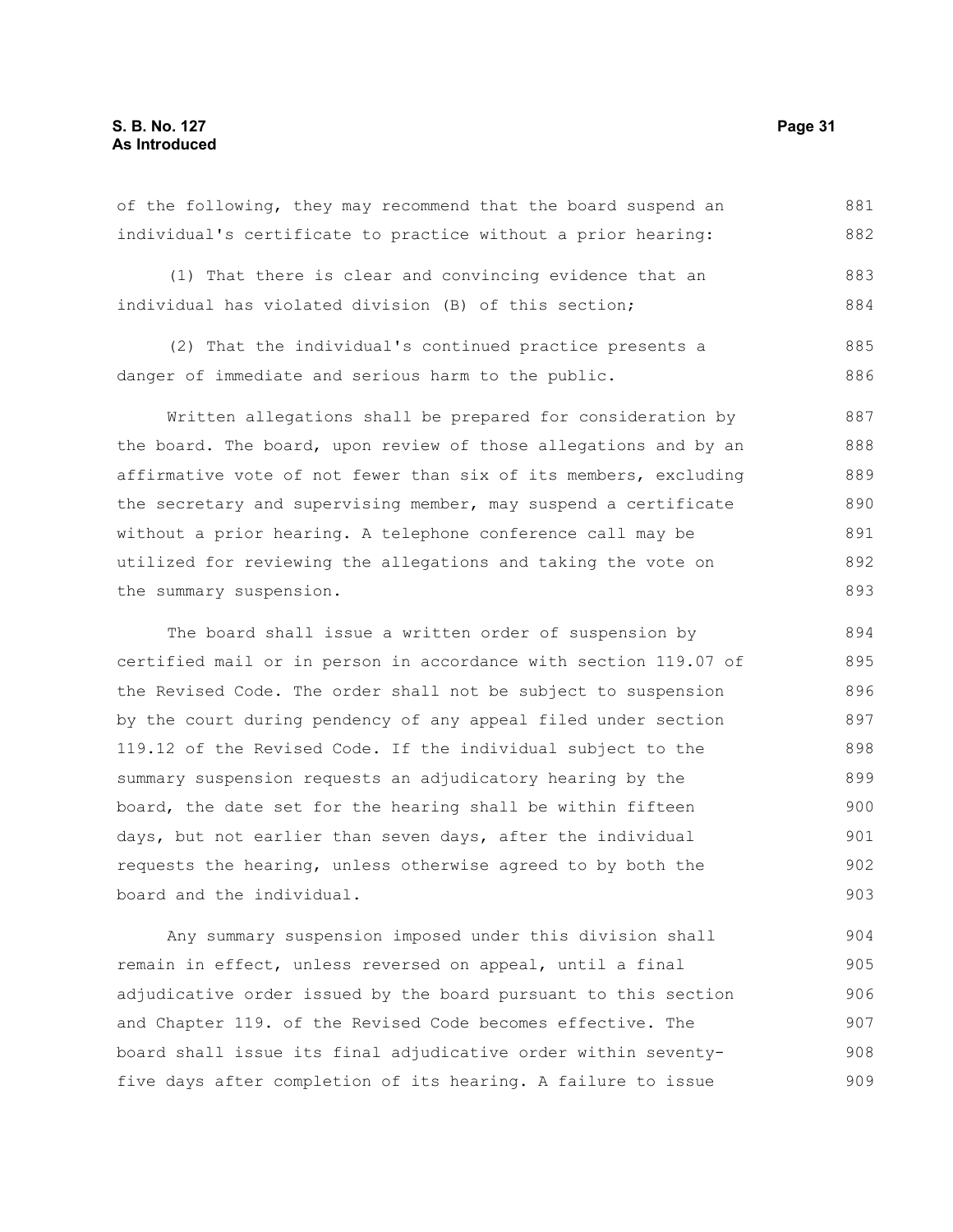the order within seventy-five days shall result in dissolution of the summary suspension order but shall not invalidate any subsequent, final adjudicative order. 910 911 912

(H) If the board takes action under division (B)(9), (11), or (13) of this section and the judicial finding of guilt, guilty plea, or judicial finding of eligibility for intervention in lieu of conviction is overturned on appeal, upon exhaustion of the criminal appeal, a petition for reconsideration of the order may be filed with the board along with appropriate court documents. Upon receipt of a petition of that nature and supporting court documents, the board shall reinstate the individual's certificate to practice. The board may then hold an adjudication under Chapter 119. of the Revised Code to determine whether the individual committed the act in question. Notice of an opportunity for a hearing shall be given in accordance with Chapter 119. of the Revised Code. If the board finds, pursuant to an adjudication held under this division, that the individual committed the act or if no hearing is requested, the board may order any of the sanctions identified under division (B) of this section. 913 914 915 916 917 918 919 920 921 922 923 924 925 926 927 928 929

(I) The certificate to practice issued to an individual under this chapter and the individual's practice in this state are automatically suspended as of the date of the individual's second or subsequent plea of guilty to, or judicial finding of guilt of, a violation of section 2919.123 of the Revised Code, or the date the individual pleads guilty to, is found by a judge or jury to be guilty of, or is subject to a judicial finding of eligibility for intervention in lieu of conviction in this state or treatment or intervention in lieu of conviction in another jurisdiction for any of the following criminal offenses in this state or a substantially equivalent criminal offense in another 930 931 932 933 934 935 936 937 938 939 940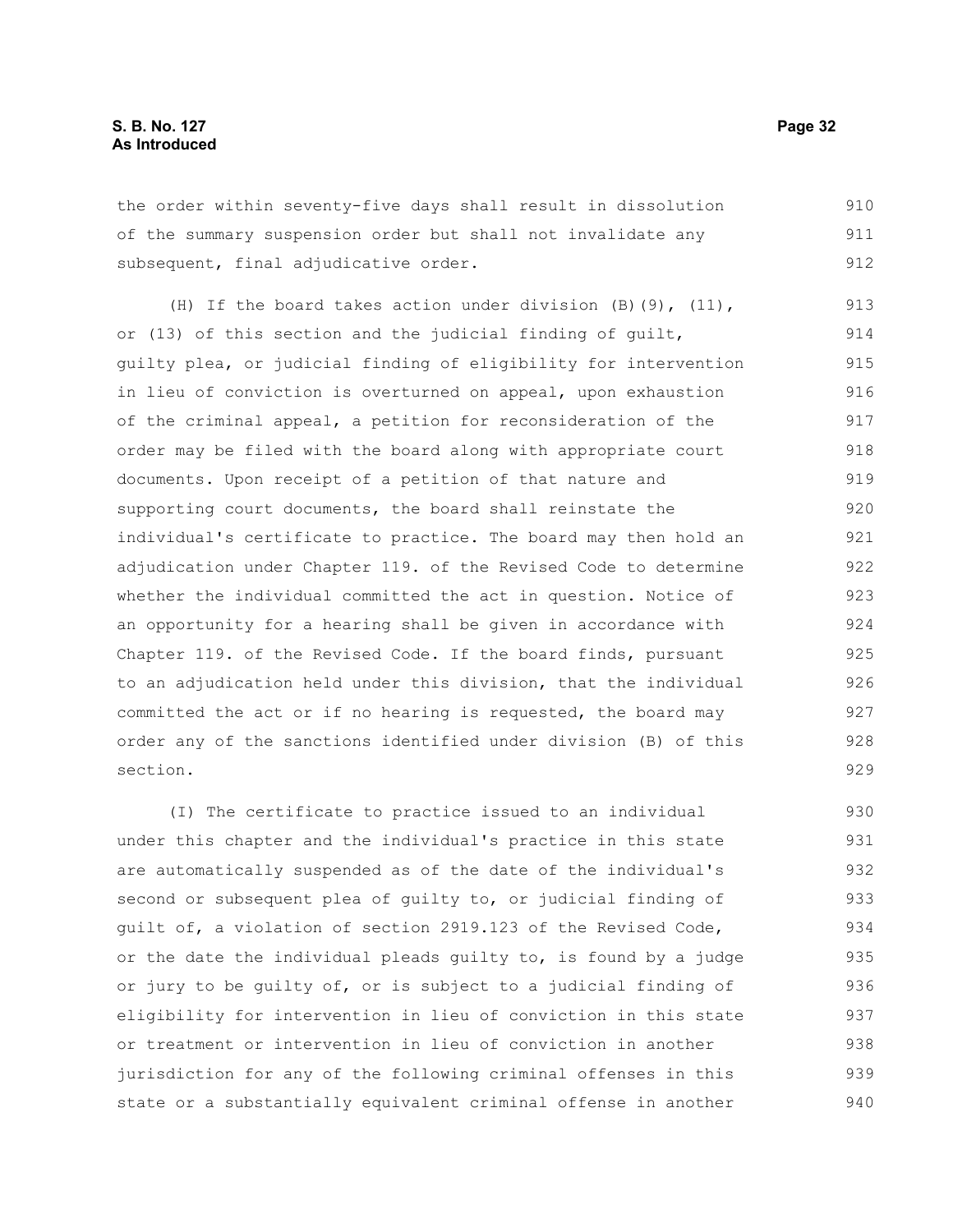#### **S. B. No. 127 Page 33 As Introduced**

jurisdiction: aggravated murder, murder, voluntary manslaughter, felonious assault, kidnapping, rape, sexual battery, gross sexual imposition, aggravated arson, aggravated robbery, or aggravated burglary. Continued practice after suspension shall be considered practicing without a certificate. 941 942 943 944 945

The board shall notify the individual subject to the suspension by certified mail or in person in accordance with section 119.07 of the Revised Code. If an individual whose certificate is automatically suspended under this division fails to make a timely request for an adjudication under Chapter 119. of the Revised Code, the board shall do whichever of the following is applicable: 946 947 948 949 950 951 952

(1) If the automatic suspension under this division is for a second or subsequent plea of guilty to, or judicial finding of guilt of, a violation of section 2919.123 of the Revised Code, the board shall enter an order suspending the individual's certificate to practice for a period of at least one year or, if determined appropriate by the board, imposing a more serious sanction involving the individual's certificate to practice. 953 954 955 956 957 958 959

(2) In all circumstances in which division (I)(1) of this section does not apply, enter a final order permanently revoking the individual's certificate to practice. 960 961 962

(J) If the board is required by Chapter 119. of the Revised Code to give notice of an opportunity for a hearing and if the individual subject to the notice does not timely request a hearing in accordance with section 119.07 of the Revised Code, the board is not required to hold a hearing, but may adopt, by an affirmative vote of not fewer than six of its members, a final order that contains the board's findings. In that final order, the board may order any of the sanctions identified under 963 964 965 966 967 968 969 970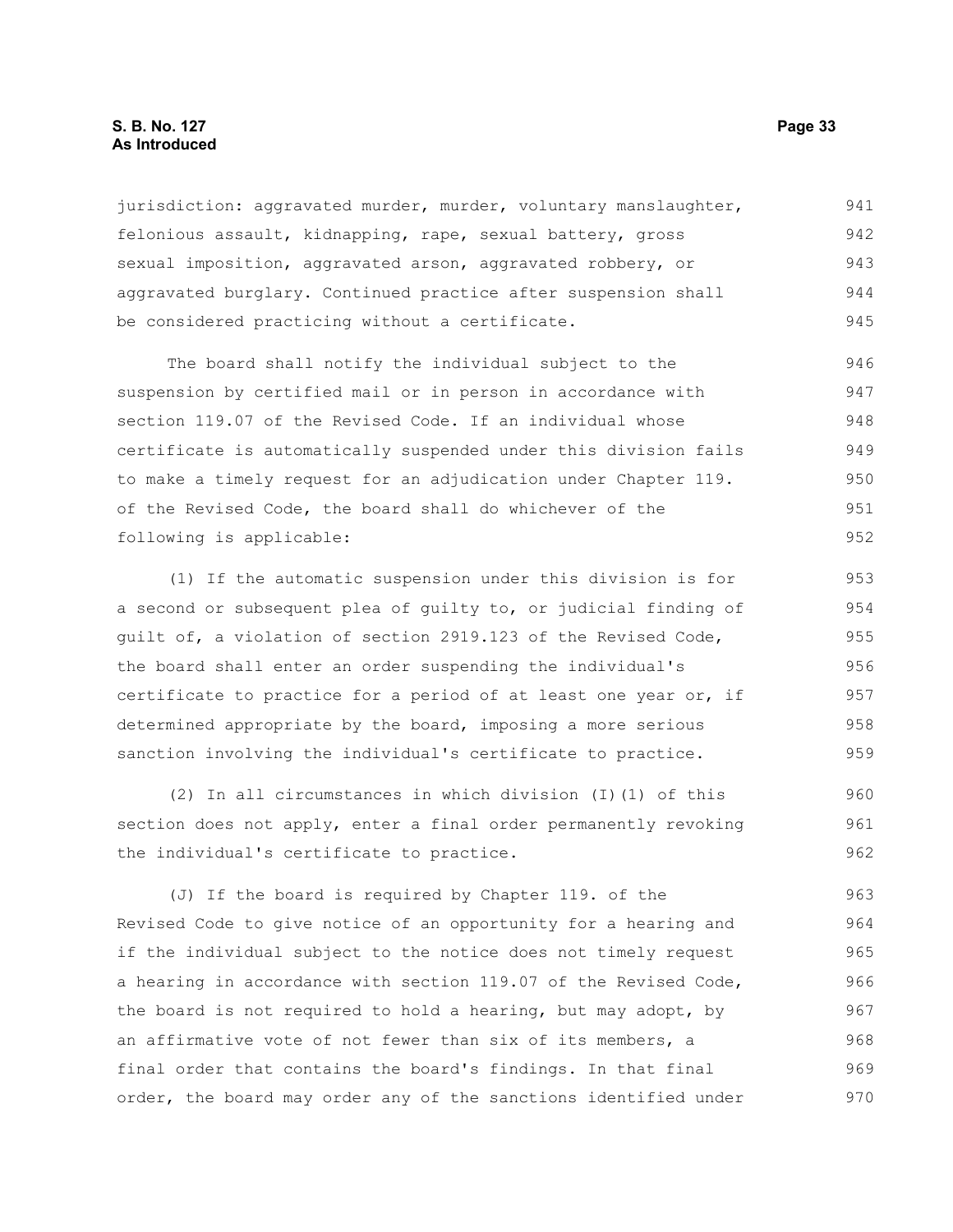division (A) or (B) of this section.

(K) Any action taken by the board under division (B) of this section resulting in a suspension from practice shall be accompanied by a written statement of the conditions under which the individual's certificate to practice may be reinstated. The board shall adopt rules governing conditions to be imposed for reinstatement. Reinstatement of a certificate suspended pursuant to division (B) of this section requires an affirmative vote of not fewer than six members of the board. 972 973 974 975 976 977 978 979

(L) When the board refuses to grant a certificate to an applicant, revokes an individual's certificate to practice, refuses to register an applicant, or refuses to reinstate an individual's certificate to practice, the board may specify that its action is permanent. An individual subject to a permanent action taken by the board is forever thereafter ineligible to hold a certificate to practice and the board shall not accept an application for reinstatement of the certificate or for issuance of a new certificate. 980 981 982 983 984 985 986 987 988

(M) Notwithstanding any other provision of the Revised Code, all of the following apply: 989 990

(1) The surrender of a certificate issued under this chapter shall not be effective unless or until accepted by the board. A telephone conference call may be utilized for acceptance of the surrender of an individual's certificate to practice. The telephone conference call shall be considered a special meeting under division (F) of section 121.22 of the Revised Code. Reinstatement of a certificate surrendered to the board requires an affirmative vote of not fewer than six members of the board. 991 992 993 994 995 996 997 998 999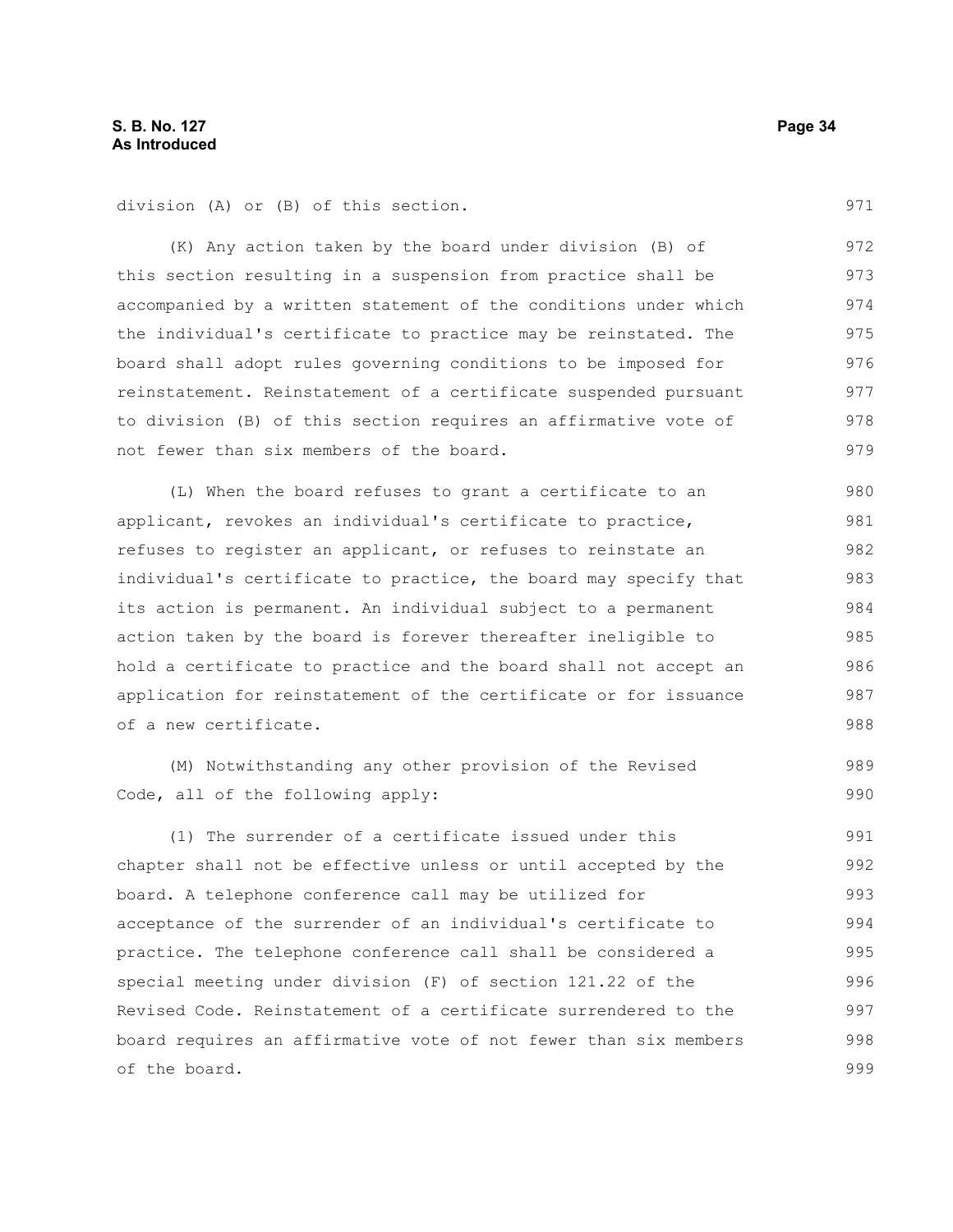| (2) An application for a certificate made under the              | 1000 |
|------------------------------------------------------------------|------|
| provisions of this chapter may not be withdrawn without approval | 1001 |
| of the board.                                                    | 1002 |
| (3) Failure by an individual to renew a certificate of           | 1003 |
| registration in accordance with this chapter shall not remove or | 1004 |
| limit the board's jurisdiction to take any disciplinary action   | 1005 |
| under this section against the individual.                       | 1006 |
| (4) At the request of the board, a certificate holder            | 1007 |
| shall immediately surrender to the board a certificate that the  | 1008 |
| board has suspended, revoked, or permanently revoked.            | 1009 |
| (N) Sanctions shall not be imposed under division (B) (28)       | 1010 |
| of this section against any person who waives deductibles and    | 1011 |
| copayments as follows:                                           | 1012 |
| (1) In compliance with the health benefit plan that              | 1013 |
| expressly allows such a practice. Waiver of the deductibles or   | 1014 |
| copayments shall be made only with the full knowledge and        | 1015 |
| consent of the plan purchaser, payer, and third-party            | 1016 |
| administrator. Documentation of the consent shall be made        | 1017 |
| available to the board upon request.                             | 1018 |
| (2) For professional services rendered to any other person       | 1019 |
| authorized to practice pursuant to this chapter, to the extent   | 1020 |
| allowed by this chapter and rules adopted by the board.          | 1021 |
| (0) Under the board's investigative duties described in          | 1022 |

this section and subject to division (F) of this section, the board shall develop and implement a quality intervention program designed to improve through remedial education the clinical and communication skills of individuals authorized under this chapter to practice medicine and surgery, osteopathic medicine and surgery, and podiatric medicine and surgery. In developing 1023 1024 1025 1026 1027 1028